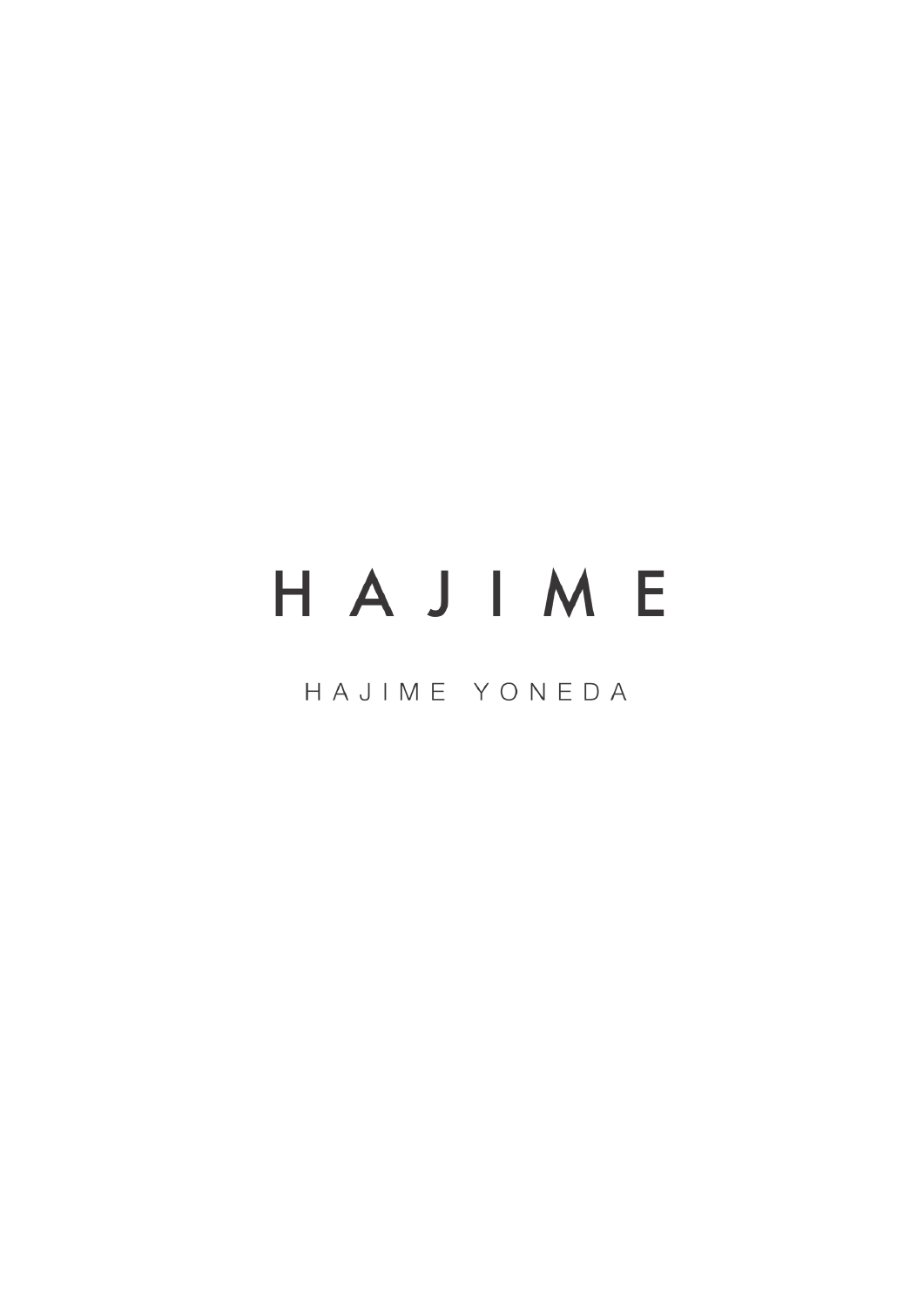#### Champagne

|      |                                                      | bottle  |
|------|------------------------------------------------------|---------|
|      | Joseph Perrier, Cuvée Royal                          | 9,676   |
|      | Moët & Chandon, Brut Impérial                        | 13,420  |
|      | Henri Giraud, Hommage Aÿ Grand Cru                   | 19,550  |
|      | Armand de Brignac Blanc de Blancs                    | 131,898 |
|      | Christophe Mignon, Extra Brut                        | 12,629  |
| 2009 | Marguet Père & Fils, Cuvée Sapience                  | 55,000  |
|      | Pierre Callot, Clos Jacquin Grand Cru "Avize"        | 35,800  |
|      | Agrapart et Fils, Grand Cru Blanc de Blancs Terroirs | 17,480  |
|      | Agrapart et Fils, Grand Cru Blanc de Blancs Mineral  | 31,250  |
|      | David Leclapart, L'Aphrodisiaque                     | 49,100  |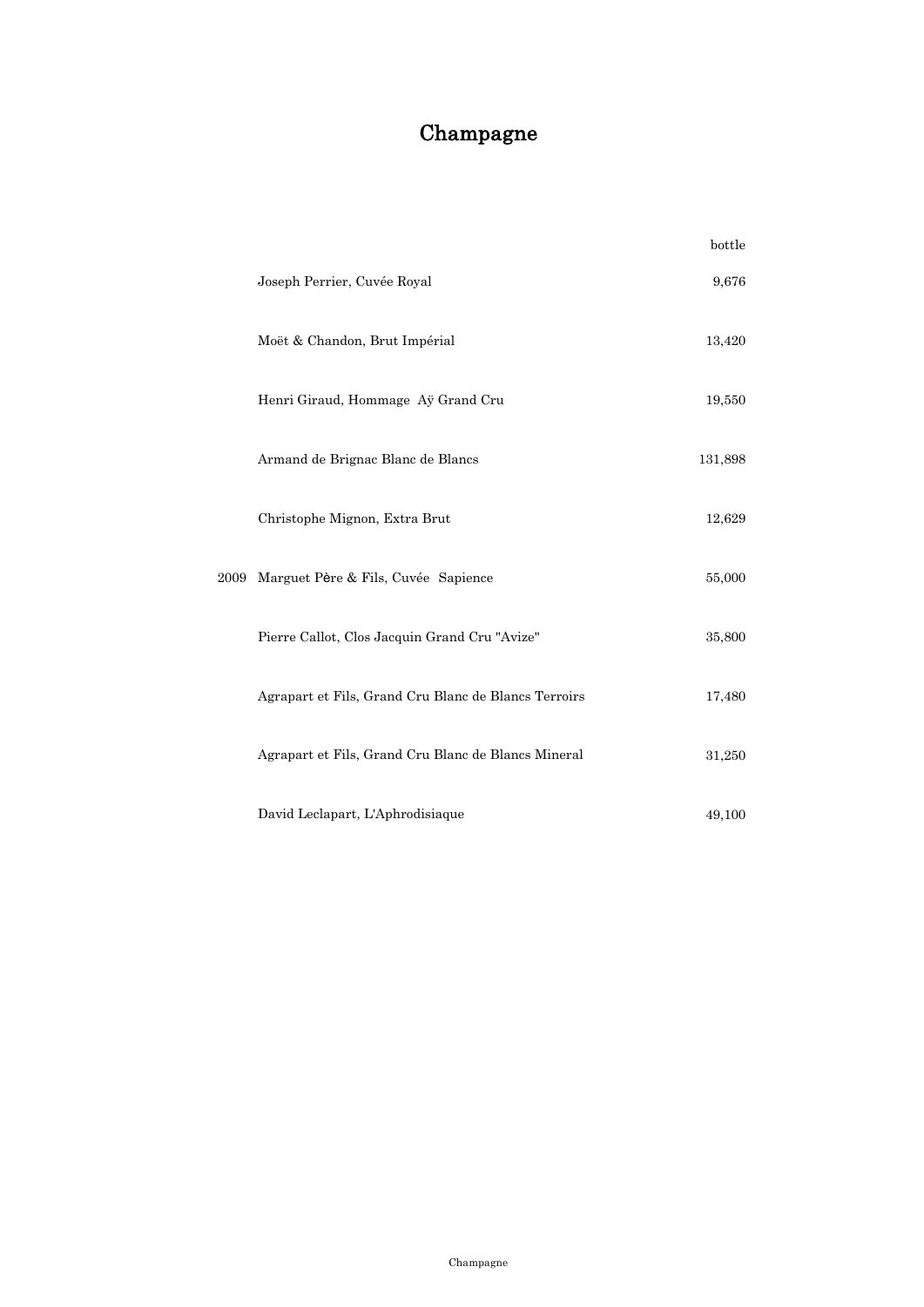|      |                                                              | bottle  |
|------|--------------------------------------------------------------|---------|
|      | Guy Charlemagne, Grand Cru "Mesnil-sur-Oger "Blanc de Blancs | 16,500  |
|      | 2012 Piere Peters, Les Montjolys Blanc de Blancs             | 54,780  |
|      | Roses de Jeanne, Brut Val Vilane                             | 29,800  |
|      | 2010 Roses de Jeanne, Blanc de Blancs "La Haut-Lemble"       | 47,800  |
|      | 2011 Roses de Jeanne, Blanc de Blancs "La Boloree"           | 49,250  |
|      | 2009 Roses de Jeanne, Blanc de Blancs "La Boloree"           | 51,000  |
|      | 2010 J.M.Seleque, Cuvee "Partition"                          | 20,879  |
|      | Jacques Sélosse, Substance Brut                              | 179,500 |
| 2005 | Jacques Sélosse, Extra Brut                                  | 201,500 |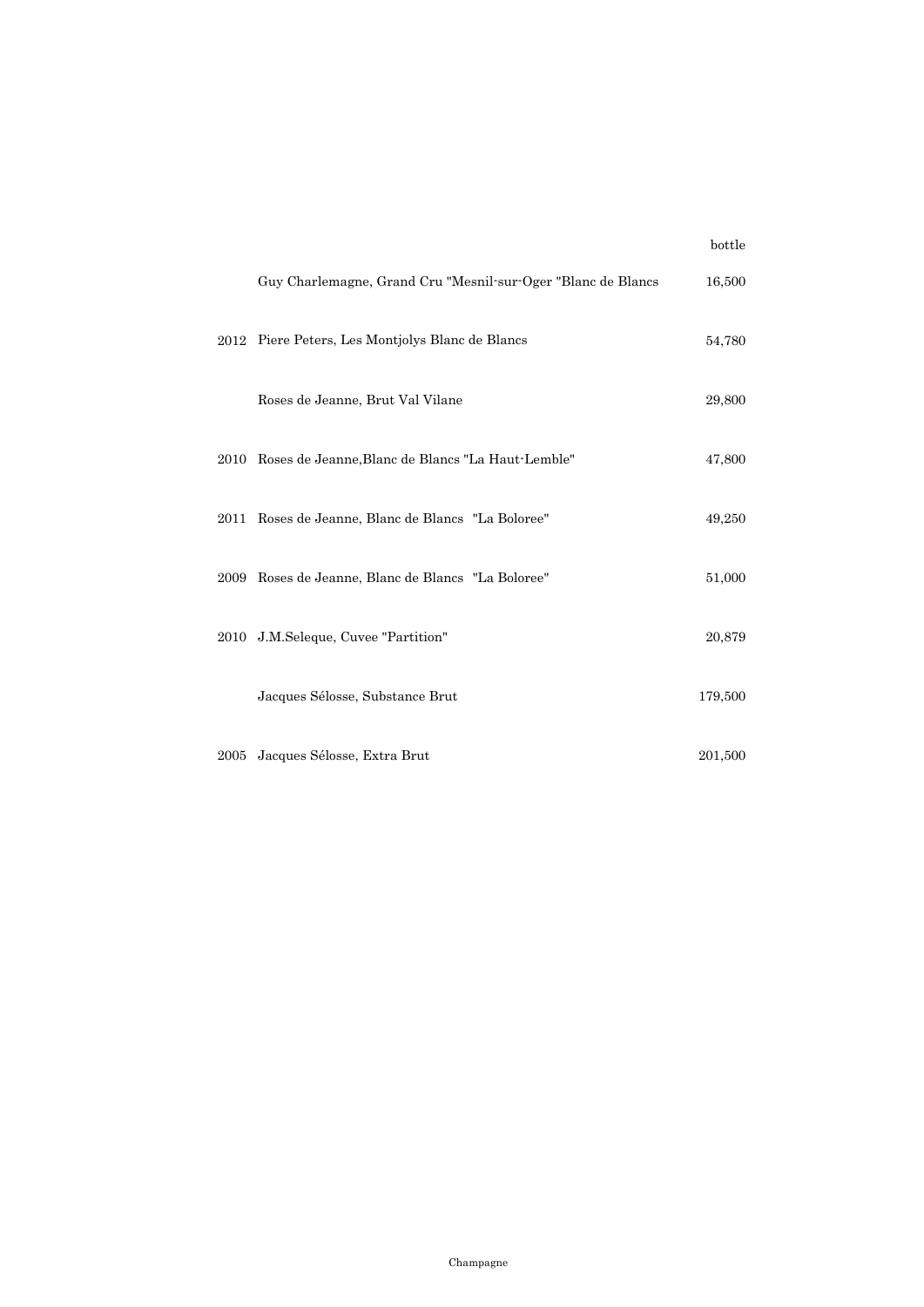Sake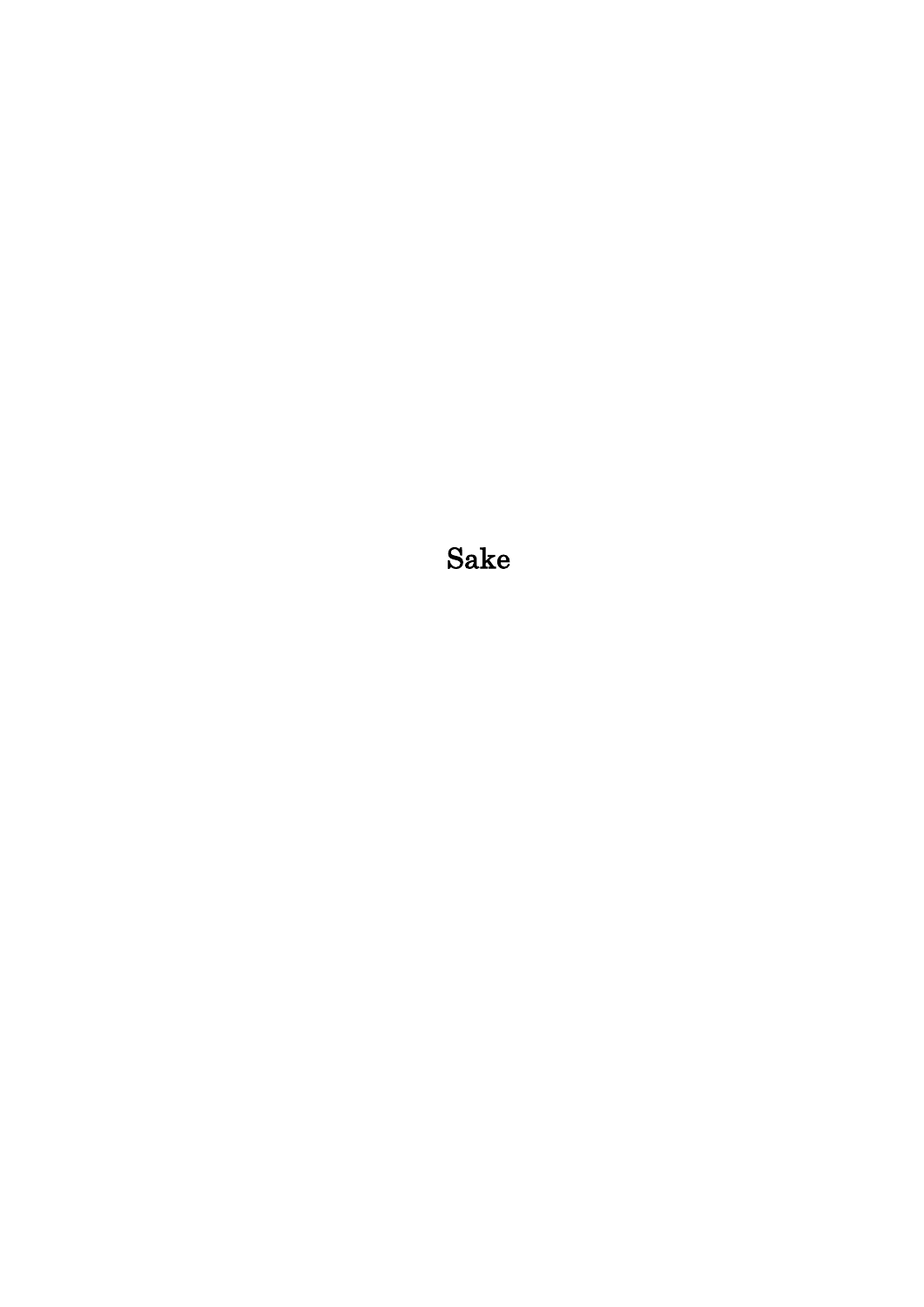#### Sake

#### Akita

bottle

2015 27,775 Brain Damage Incorporated, Aramasa Syuzo

#### Fukushima

2015 15,685 Syoka Kimoto Junmai Daiginjo, Daisichi Syuzo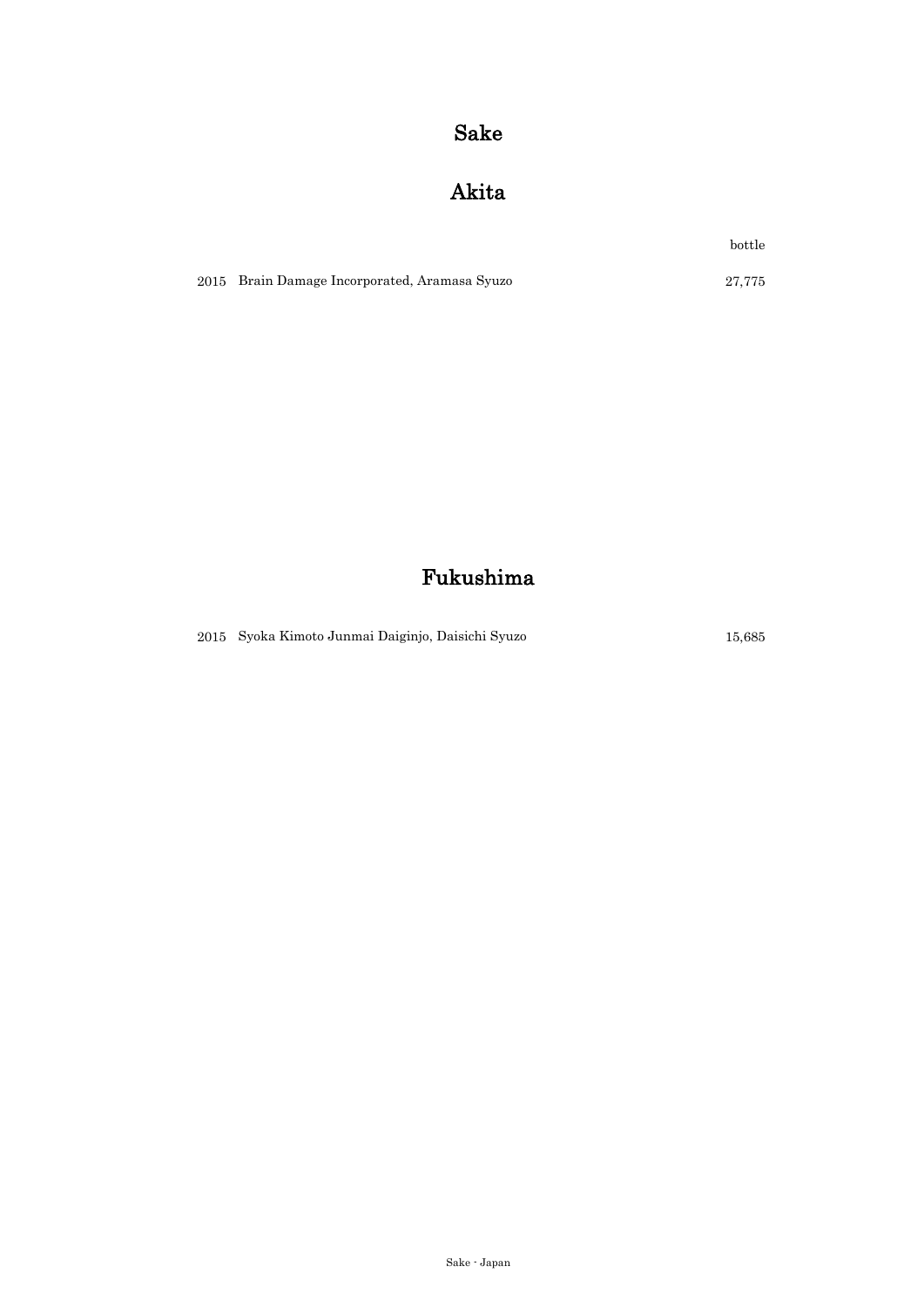#### Toyama

|                                 | bottle |
|---------------------------------|--------|
| 2016 Masuizumi, Masuda Syuzoten | 14.250 |

#### Kyoto

| Kyomato Junmai Daiginjo, Toyozawa Honten | 13,547 |
|------------------------------------------|--------|
| 2016 in / ei, Takeno Syuzou              | 28,926 |
| 2014   ni, Takeno Syuzou                 | 51,944 |

### Hyogo

| 2016 Tatsuriki Komenosasayaki Daiginjo, Honda Syoten | 17.569 |
|------------------------------------------------------|--------|
|                                                      |        |
| 2015 Tatsuriki Akitsu Junmai Daiginjo, Honda Syoten  | 39.621 |

#### Hiroshima

|  | 2016 Maboroshi(Kuro) Junmai Daiginjo, Nakao Jozou | 19.250 |
|--|---------------------------------------------------|--------|
|--|---------------------------------------------------|--------|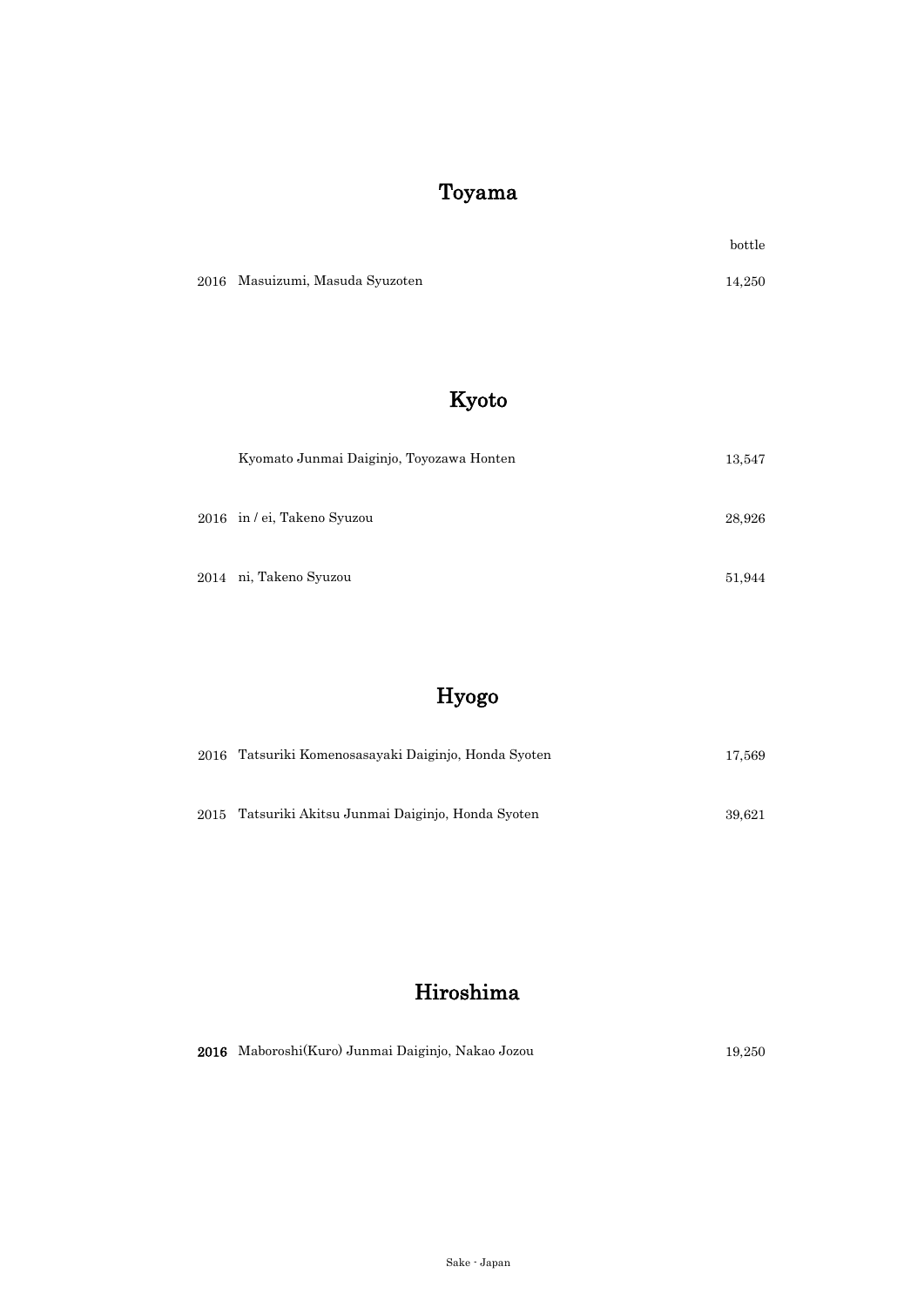White Wine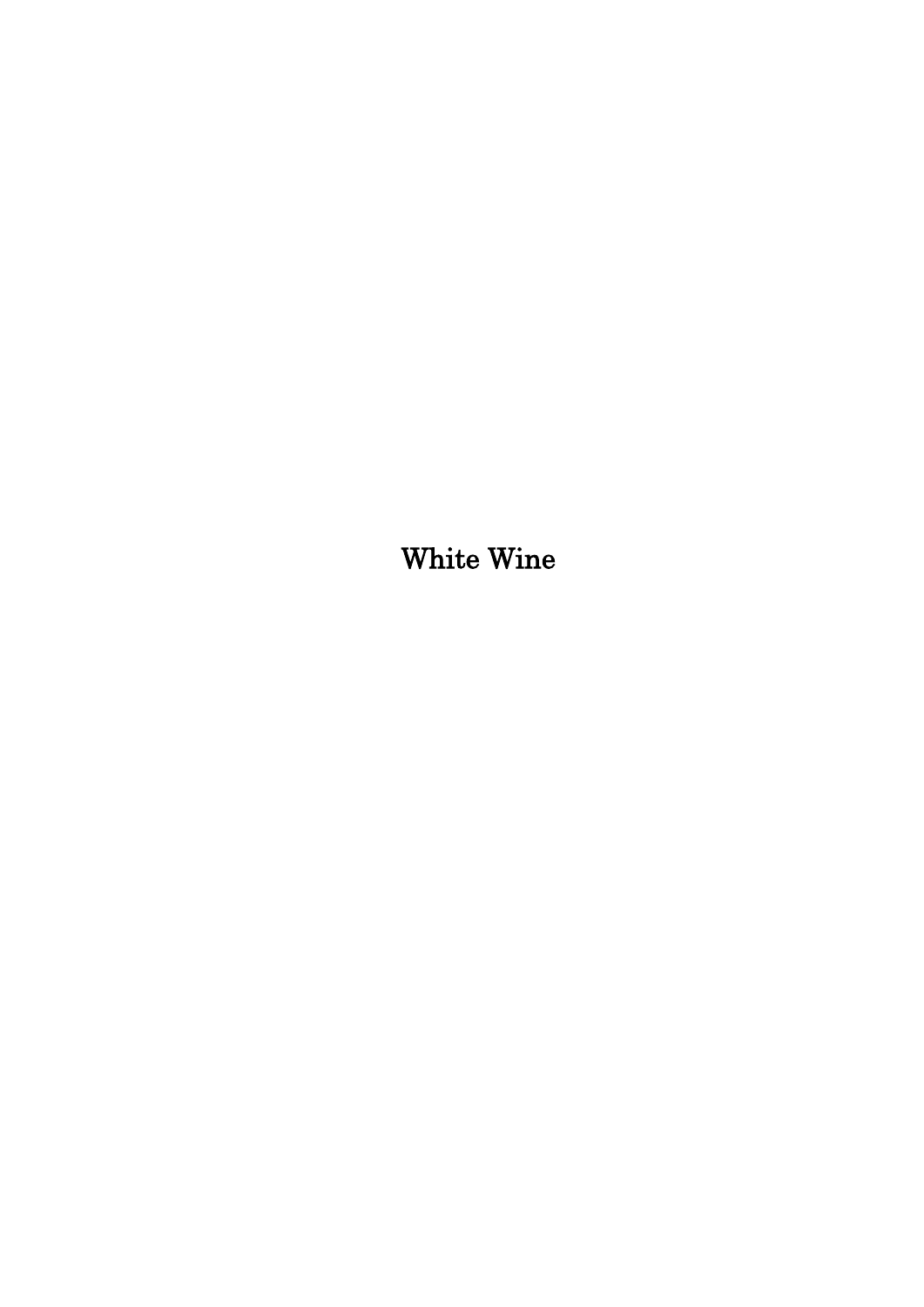#### Japan

#### Hokkaido

|      |                                  | bottle |
|------|----------------------------------|--------|
|      | 2020 Kerner, Takizawa Winery     | 8,980  |
|      |                                  |        |
| 2019 | Kerner, de Montille and Hokkaido | 14.190 |

#### Yamanashi

| 2016 | K234 Kosyu, MGVs Winery             | 19,250 |
|------|-------------------------------------|--------|
| 2017 | Chardonnay LIB, Beaupay Sage        | 16,850 |
| 2015 | Chardonnay LIB, Beaupay Sage        | 18,960 |
| 2002 | Tomi Noble d'Or, Tomi No Oka Winery | 88,469 |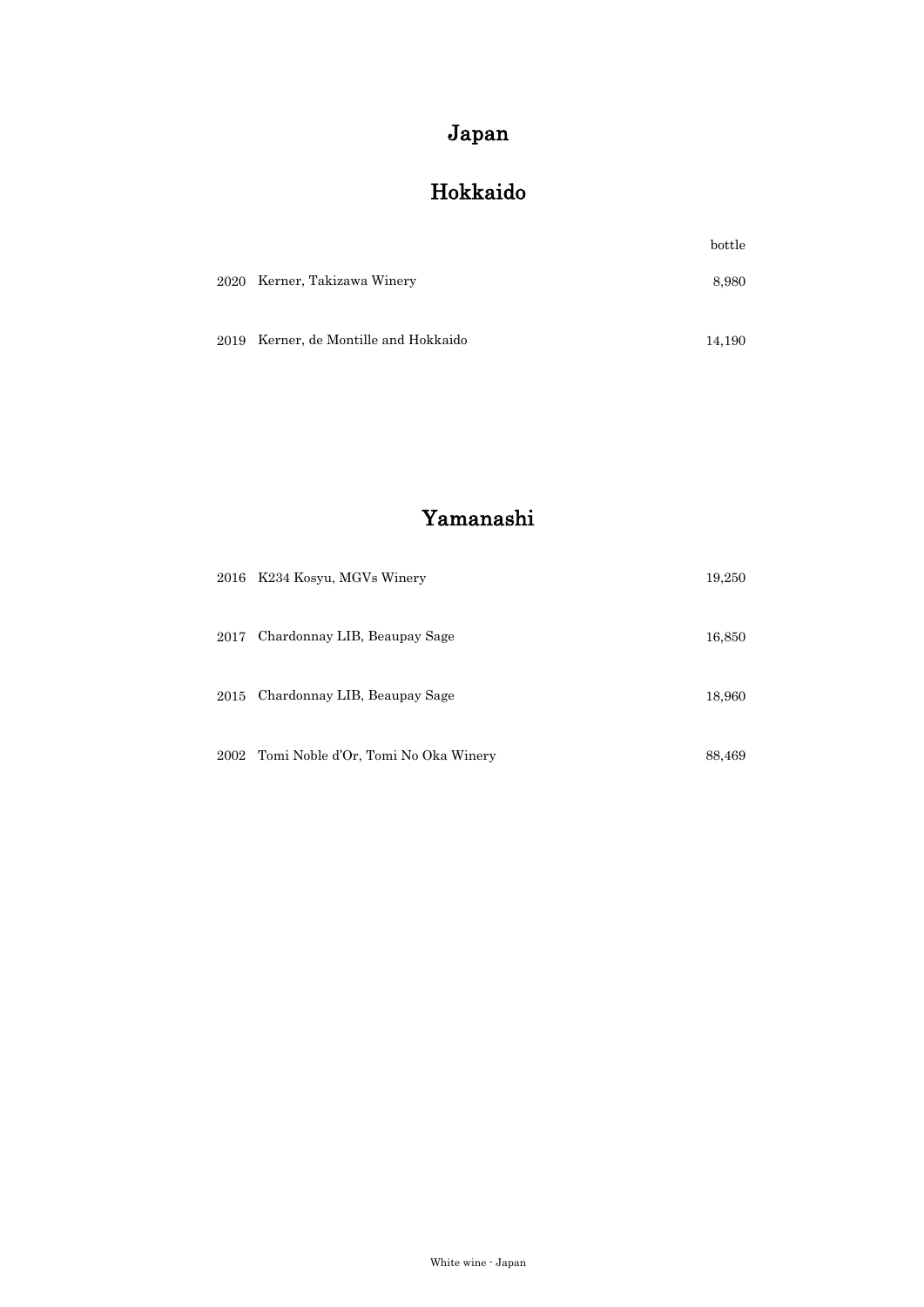#### Nagano

|      |                               | bottle |
|------|-------------------------------|--------|
| 2017 | Albarino, Domaine Sogga       | 12,375 |
| 2017 | Viognier, Sogga Pere et Fits  | 13,200 |
| 2017 | Strate Cassee, Funkey Chateau | 13,200 |
| 2017 | Sauvignon Blanc, Reu de Vin   | 14,209 |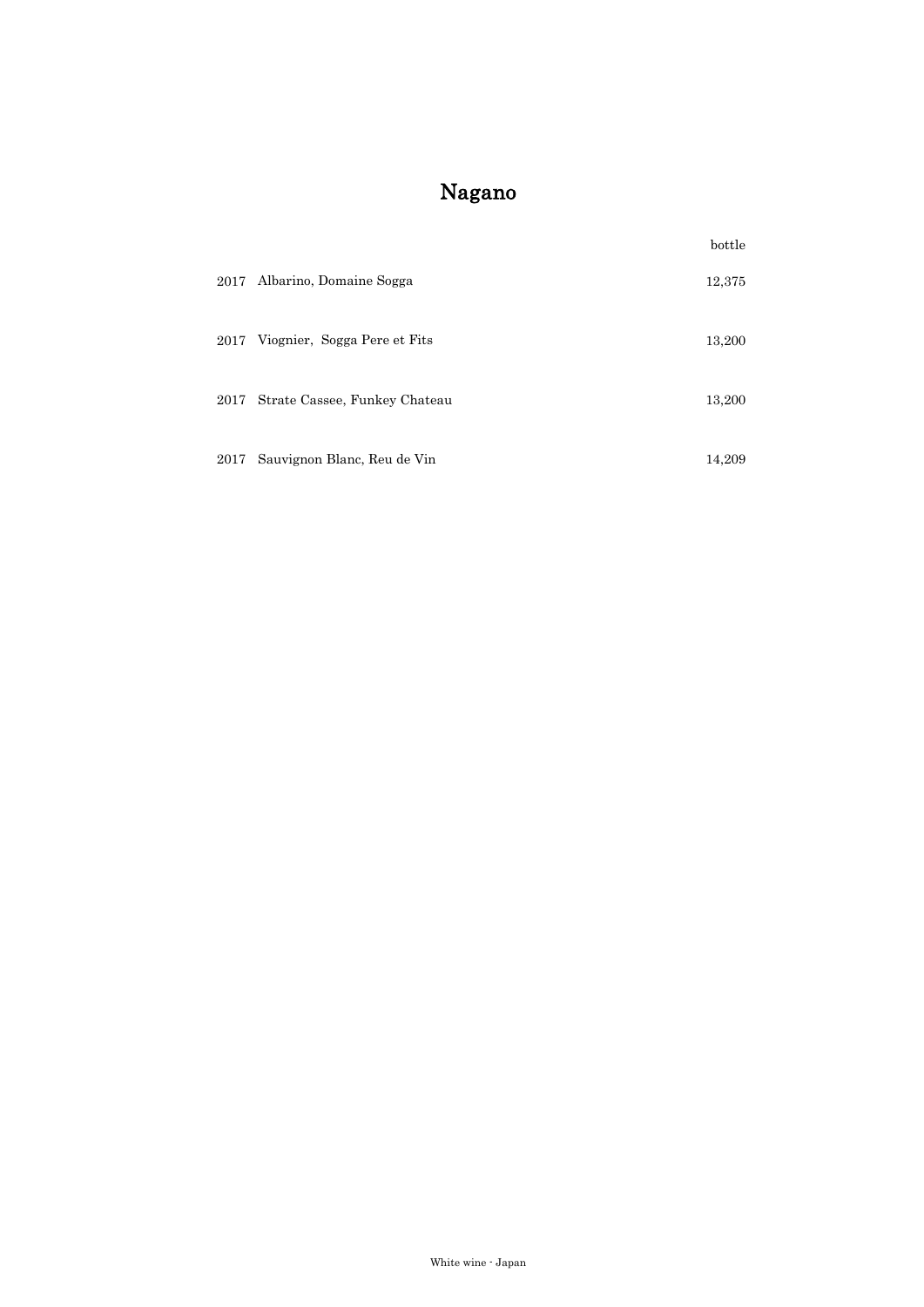#### Nigata

|      |                              | bottle |
|------|------------------------------|--------|
| 2015 | Semillon, Cave d'Occi        | 7,944  |
| 2018 | Mogura, Cave d'Occi          | 11,153 |
| 2017 | Albarino, Fermier            | 16,246 |
| 2015 | Albarino Pasificado, Fermier | 24,291 |

#### Osaka

2017 14,972 Sauvignon Blanc, Nakamura Wine Kobo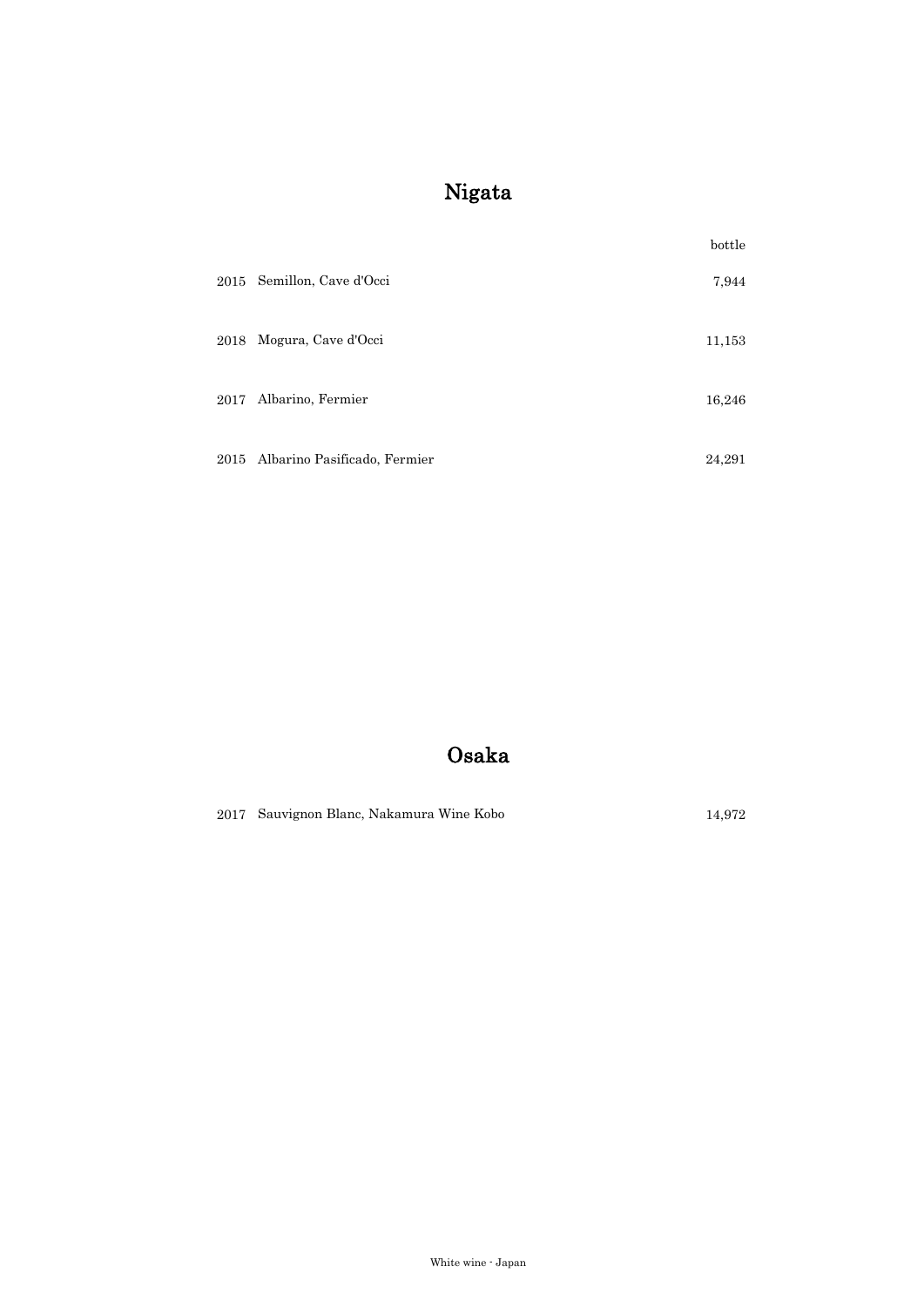#### Miyazaki

bottle

2018 21,780 Aya Blanc, Katsuki Wines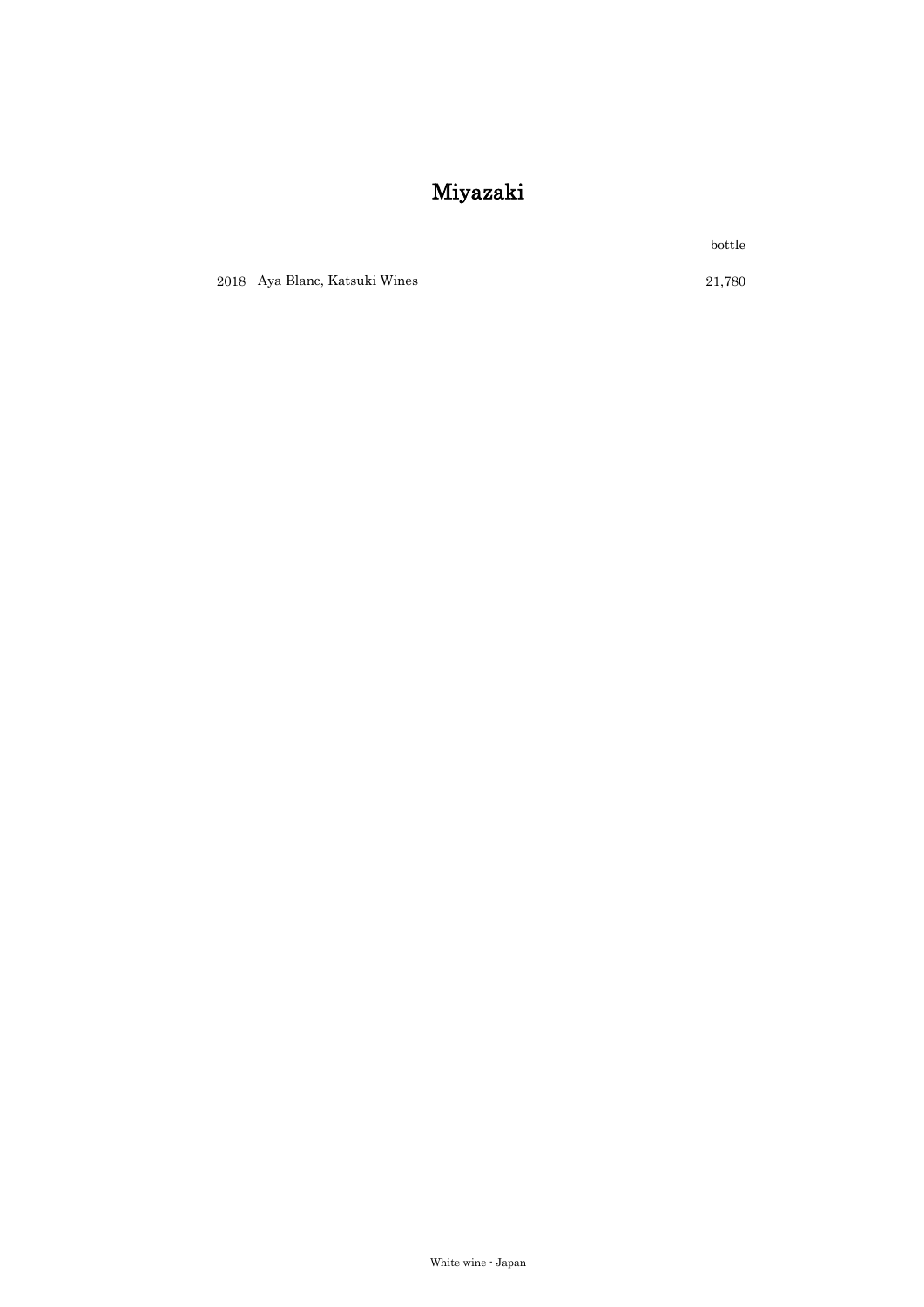## Bourgogne

|      |                                                            | bottle  |
|------|------------------------------------------------------------|---------|
| 2013 | Bourgogne, Domaine Fourrier                                | 17,000  |
| 2017 | Saint Brice, Alice et Olivier de Moor                      | 12,045  |
| 2012 | Bourgogne, Domaine Comte Georges de Vogüé                  | 128,000 |
| 2018 | Chablis Coteau de Rosette, Alice et Olivier de Moor        | 15,675  |
| 2017 | Chablis 1er Cru "Mont de Millieu, Alice et Olivier de Moor | 21,471  |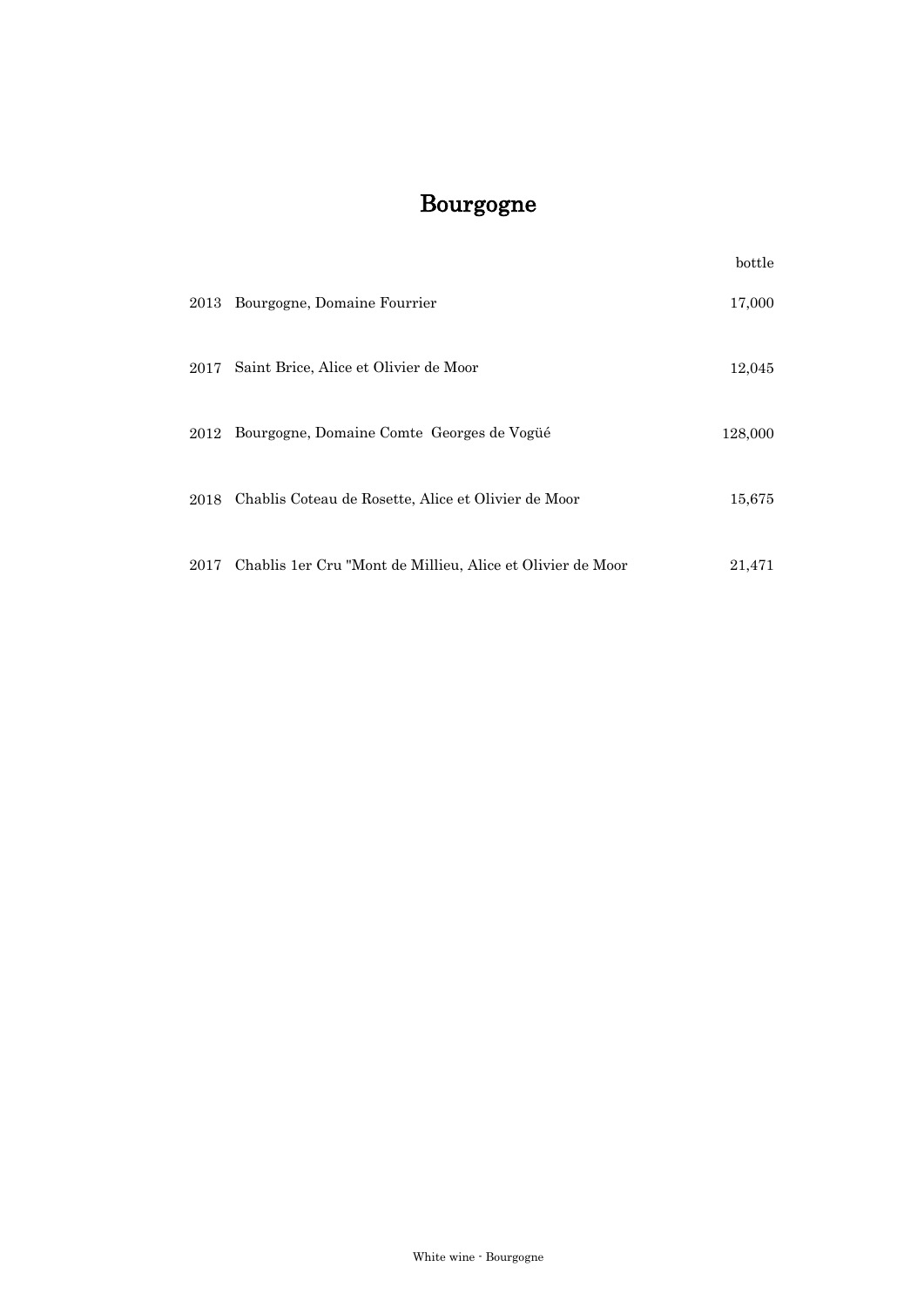|      |                                                               | bottle  |
|------|---------------------------------------------------------------|---------|
| 2007 | Corton-Charlemagne, Domaine Beneau du Martrey                 | 87,120  |
| 2013 | Puligny-Montrachet 1er Cru "Les Clavaillon", Domaine Leflaive | 82,583  |
| 2007 | Puligny-Montrachet 1er Cru "Les Pucelles", Henri Boillot      | 42,462  |
| 2016 | Chevalier-Montrachet, Domaine Ramonet                         | 328,000 |
| 1990 | Chevalier-Montrachet, Domaine Leflaive                        | 337,590 |
| 2013 | Chassagne-Montrachet 1er Cru " Boudriotte", Domaine Ramonet   | 54,208  |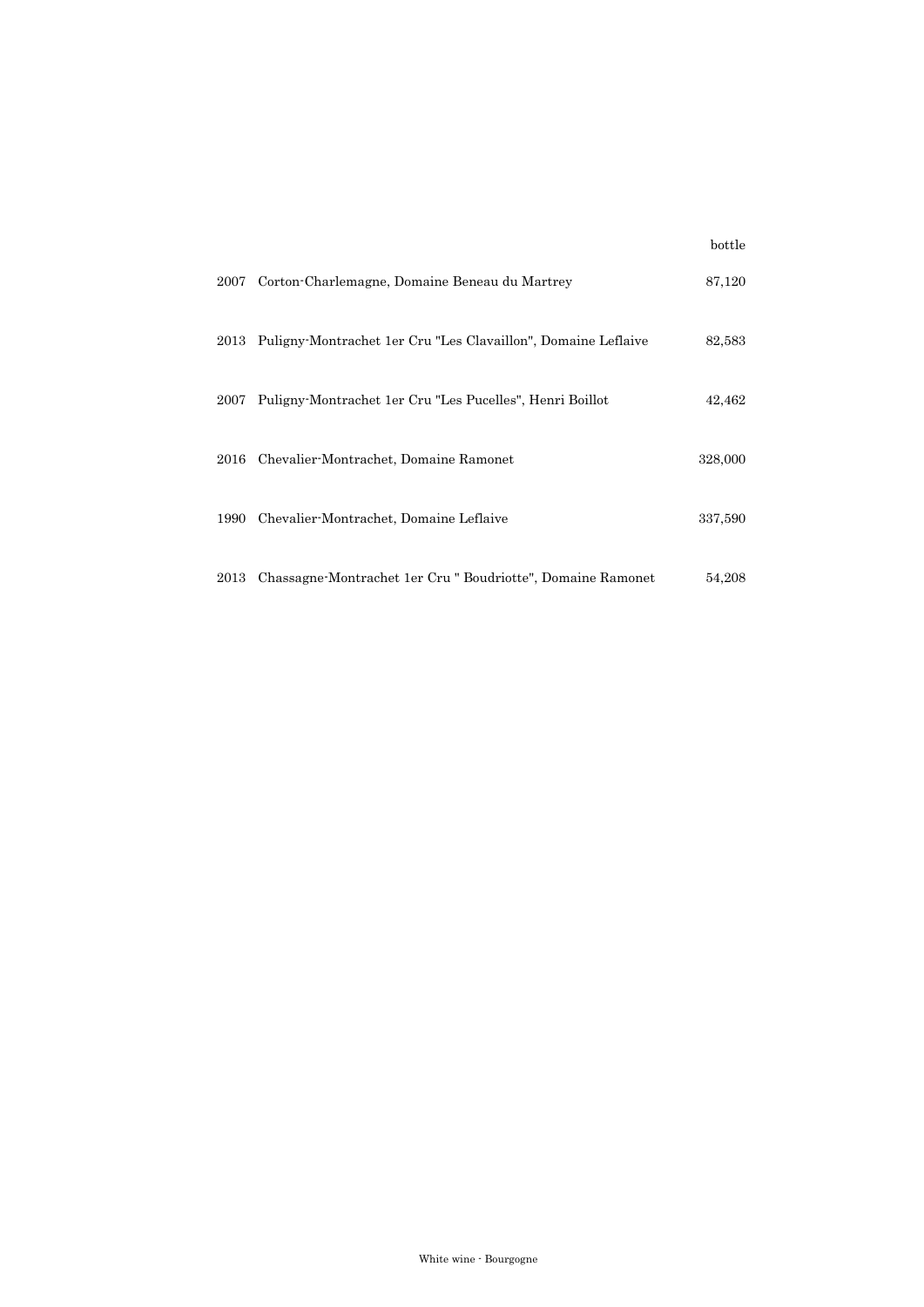#### Loire

|      |                                                              | bottle |
|------|--------------------------------------------------------------|--------|
| 2013 | Saumur Breze, Domaine Clos Rougeard                          | 33,850 |
|      | 2007 Les Nourrissons Vignes Centenaires, Stéphane Bernaudeau | 13,496 |
| 2006 | Coteau du Houet, Ferme de la Sansonnière                     | 14,718 |
| 2016 | Savennieres Coulee de Serrant, Nicolas Jolly                 | 22,204 |
|      | The Picrate, Eric Callcut                                    | 22,204 |
| 2016 | Sancerre Les Monts Damne, Domaine Didier Dagueneau           | 41,000 |

#### Auvergne

|  | 2007 Le Champignon Magique, Domaine Pierre Beauger | 78.980 |
|--|----------------------------------------------------|--------|
|--|----------------------------------------------------|--------|

#### Alsace

2011 Riesling Clos Ste Hune, Trimbach 50,112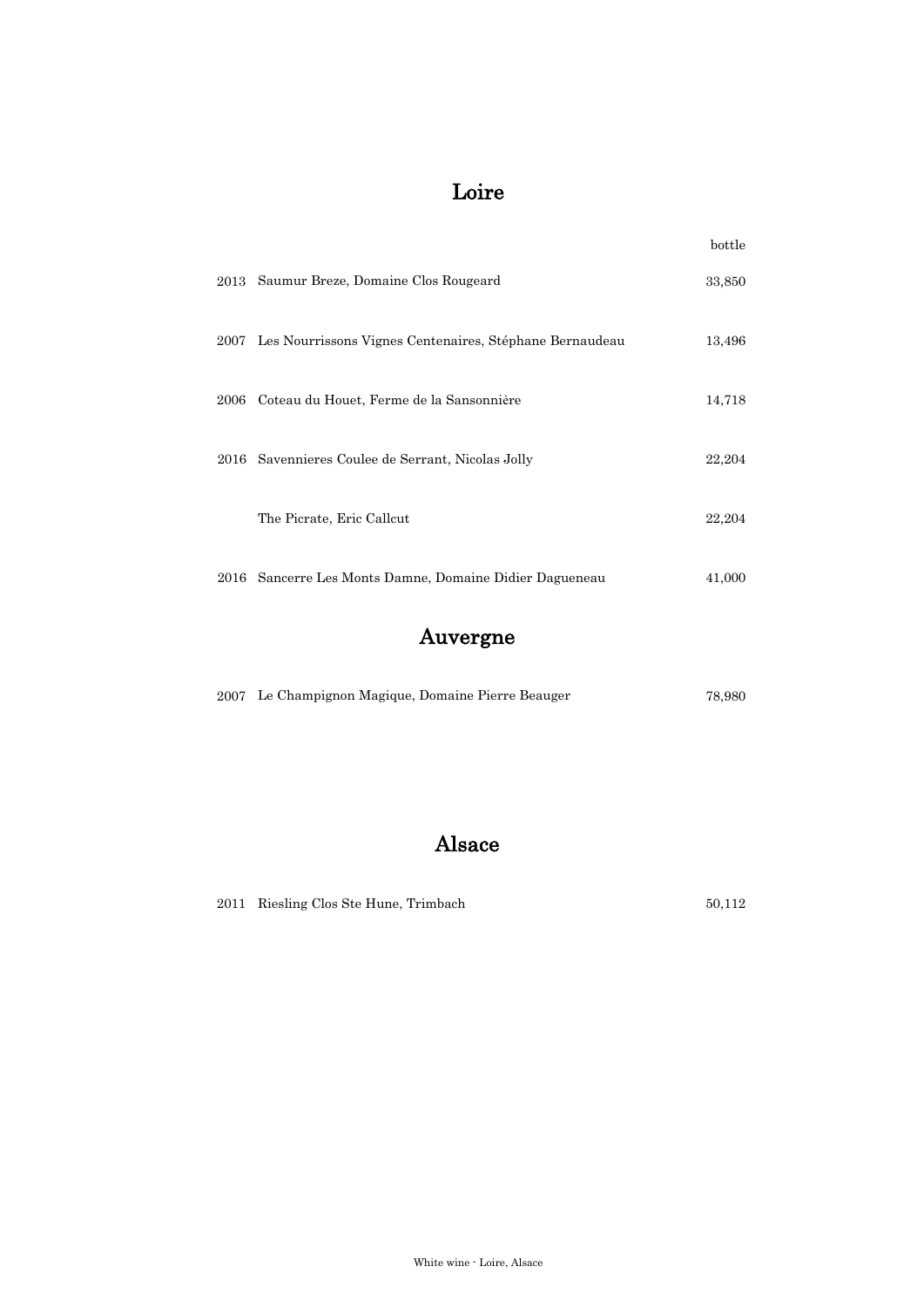#### Côtes du Rhône

|      |                              | bottle |
|------|------------------------------|--------|
| 2009 | Roussillière, Yves Cuilleron | 8,067  |
| 1996 | Château Grillet              | 48,400 |
| 2006 | Condrieu, Gangloff           | 36,412 |
| 2010 | Saint-Joseph, Gangloff       | 18,206 |

#### Bordeaux

2016 75,200 Château Palmer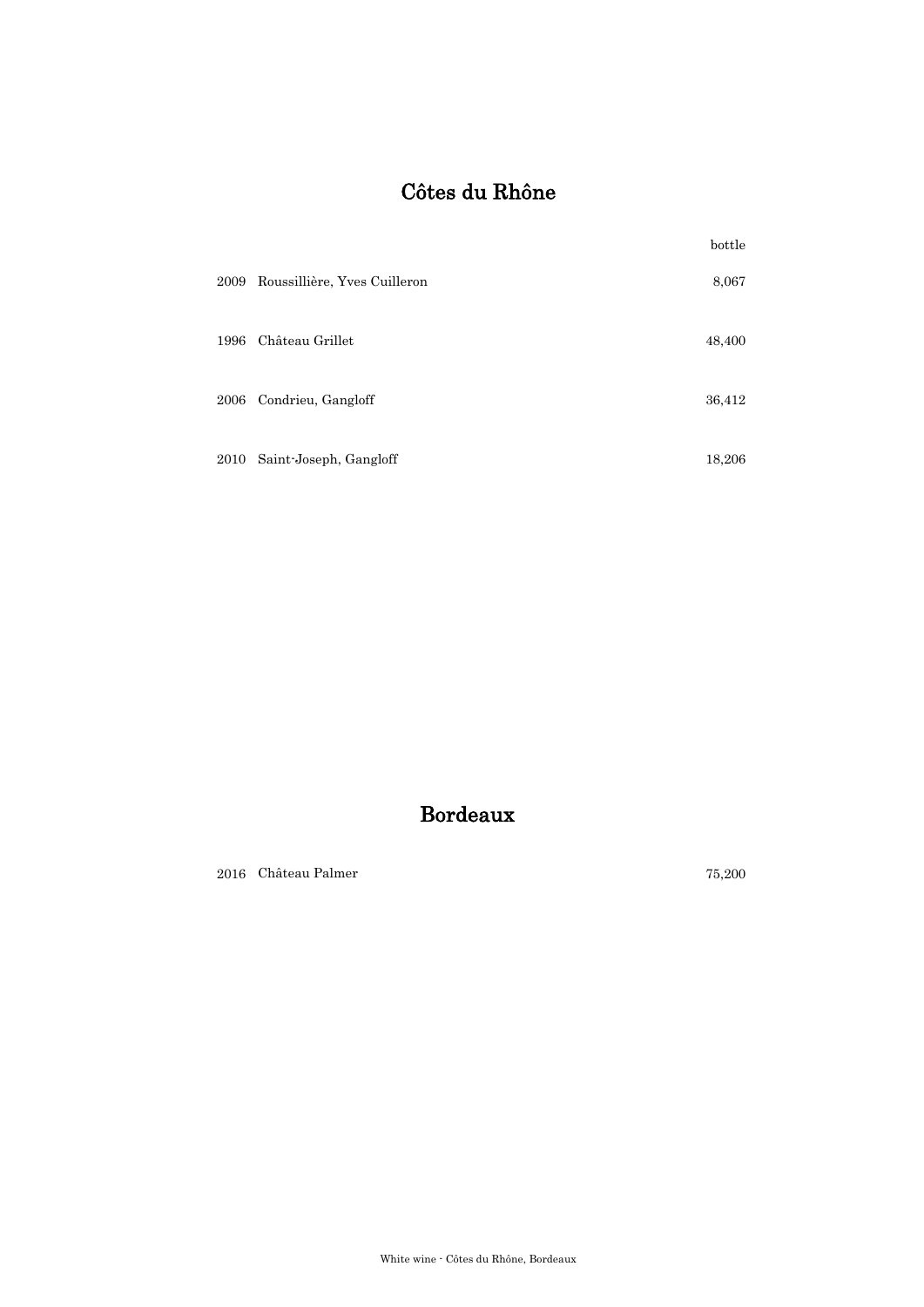#### Jura

|      |                                     | bottle |
|------|-------------------------------------|--------|
|      | 2006 Arbois V.V. Rijckaert          | 15,074 |
|      |                                     |        |
| 2005 | Château Chalon, Domaine Jean Bourdy | 32,593 |

### Languedoc-Roussillon

|      |                                                          | bottle |
|------|----------------------------------------------------------|--------|
| 2005 | Vin de Pays Côtes Catalanes Coume Gineste, Domaine Gauby | 15,532 |
| 2002 | Vin de Table Blanc de Cacot, La Casot des Mailloles      | 11,000 |
| 2005 | Vin de Pays de L'Hèrault, Domaine Léon Barral            | 11,000 |
| 2011 | Palette, Château Simone                                  | 16,806 |
|      | 2014 Domaine de Trévallon                                | 22,204 |
| 2011 | Vin de Pays de L'Hèrault, Domaine de la Grange des Pères | 19,606 |
| 2009 | Vin de Pays de L'Hèrault, Domaine de la Grange des Pères | 21,338 |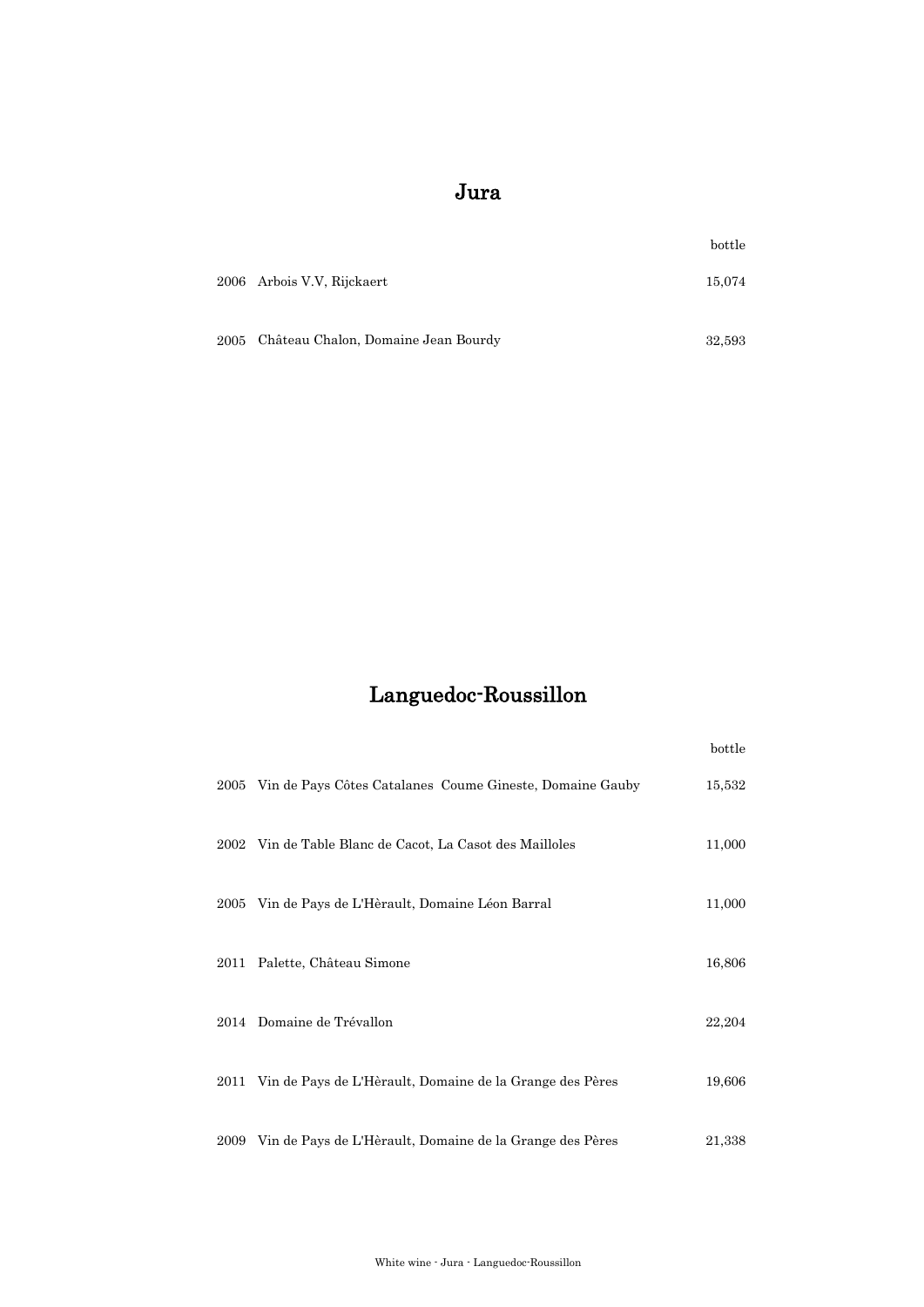Red Wine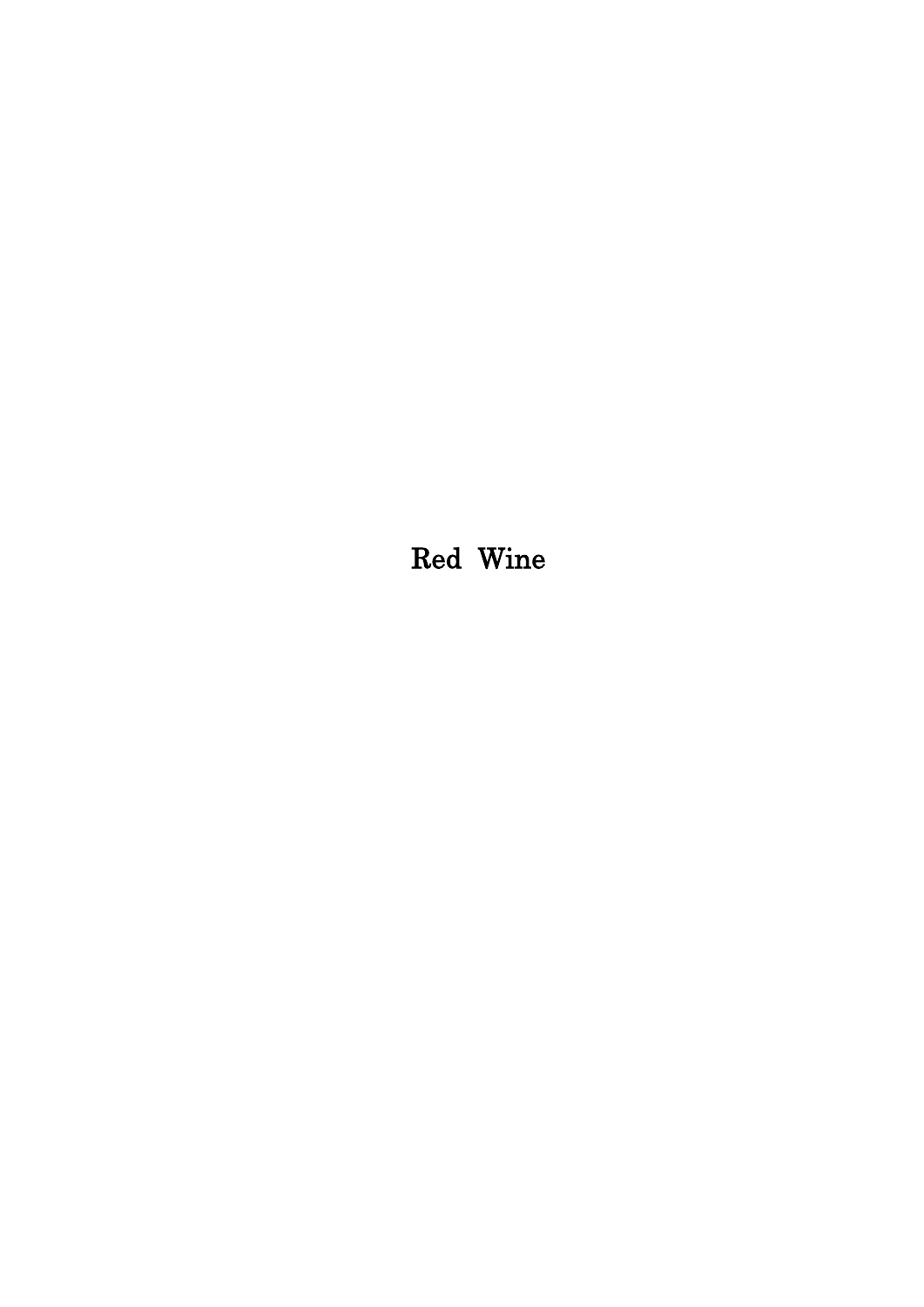#### Japan

#### Hokkaido

|      |                                                 | bottle |
|------|-------------------------------------------------|--------|
| 2019 | Second Vin a la mi-Chemin, Hirakawa Winery      | 14,080 |
| 2015 | Nana-Tsu-Mori Pinot Noir, Domaine Takahiko      | 17,875 |
|      | 2013 Nana-Tsu-Mori Pinot Noir, Domaine Takahiko | 18,480 |
|      | 2016 L'aube, Hirakawa Winery                    | 47,361 |

#### Aomori

|  | 2017 Hirosaki Nebbiolo, Fattoria da Sasino | 20.217 |
|--|--------------------------------------------|--------|
|--|--------------------------------------------|--------|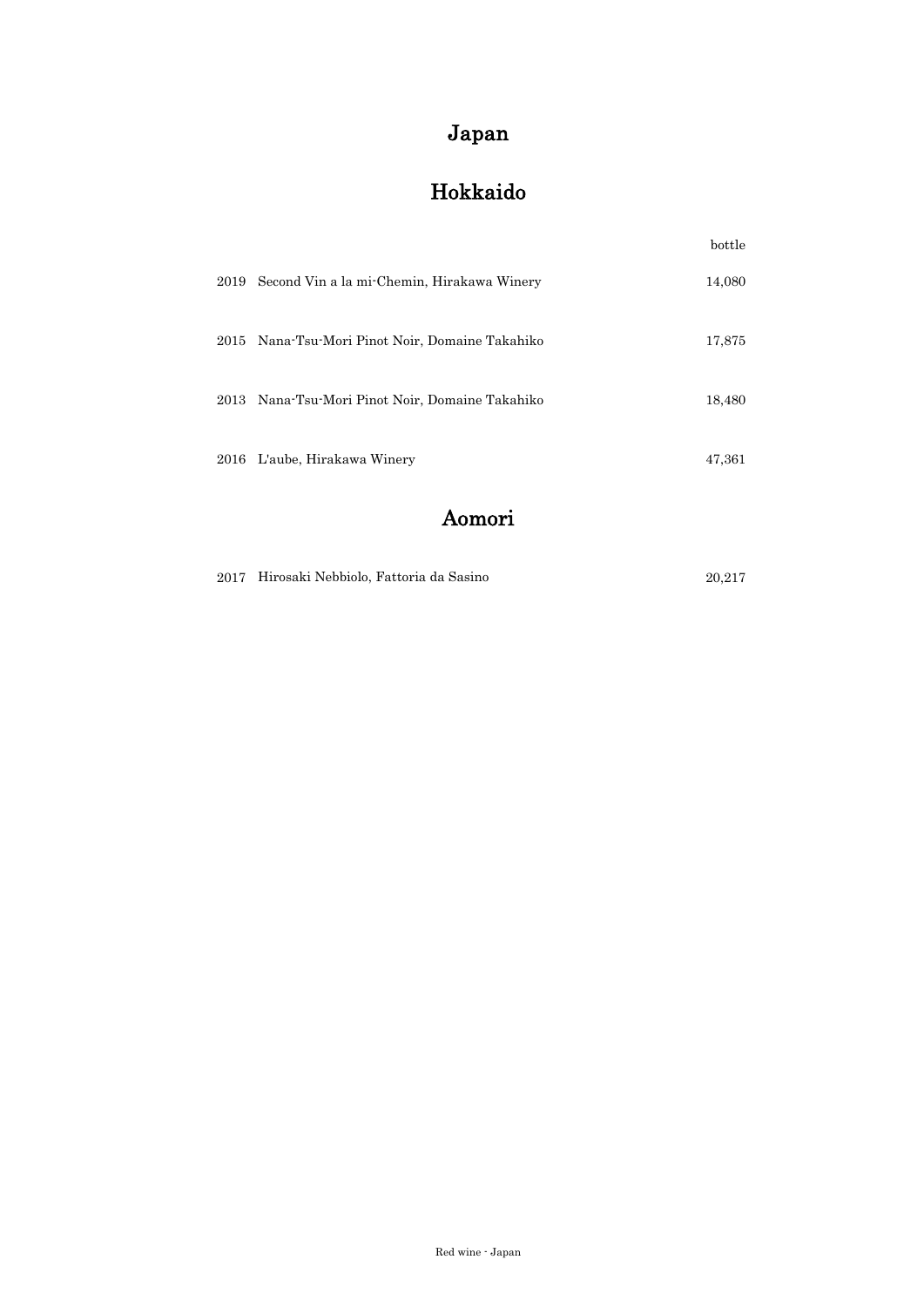#### Yamanashi

|          |                                                              | bottle |
|----------|--------------------------------------------------------------|--------|
|          | Hinata, Domaine Oyamada                                      | 7,944  |
| 2012     | Hosaka Hinoshiro Quatre Rouge, Château Mars                  | 10,073 |
| $2015\,$ | Seba, Domaine Oyamada                                        | 11,101 |
|          | 2008 Rubaiyat Merlot, Marufuji Winery                        | 11,713 |
| 2015     | Shichihyouchi Cabernet, Kurambon                             | 12,426 |
|          | 2016 Les frots de Laputa, Domaine Hide                       | 13,241 |
| 2016     | B153 Katsunuma cho ShimoIwasaki Muscat Bailey A, MGVs Winery | 16,805 |
| 2011     | Tsugane-bleu, Beau Paysage                                   | 12,273 |
| 2013     | Tsugane "Le Vent", Beau Paysage                              | 19,250 |
| 2013     | Tsugane "La Bois", Beau Paysage                              | 19,250 |
| 2011     | Tsugane "La bois", Beau Paysage                              | 19,636 |
|          | 2010 Tsugane "Le Vent", Beau Paysage                         | 21,388 |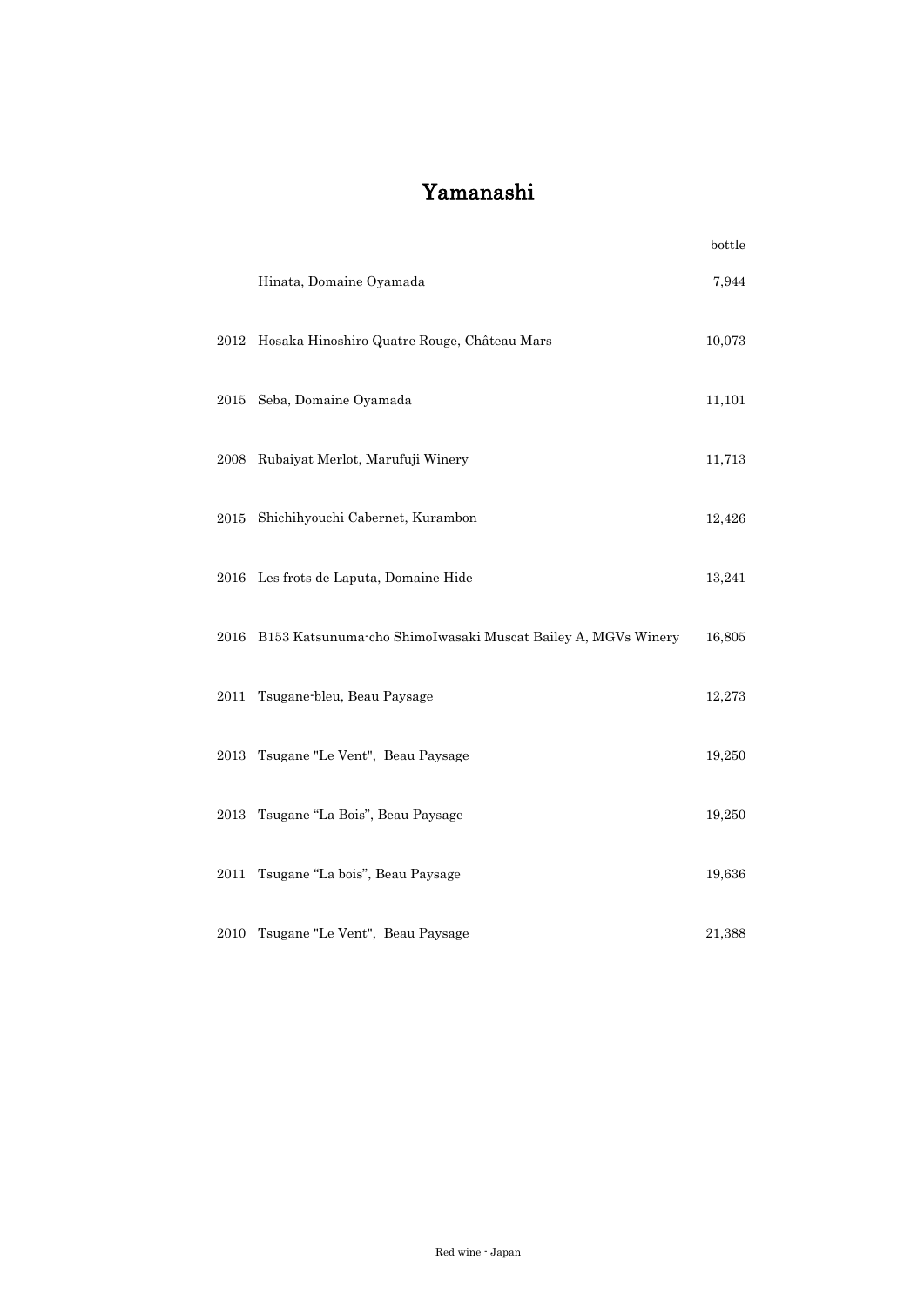#### Nagano

|      |                                                         | bottle |
|------|---------------------------------------------------------|--------|
|      | 2012 Merlot, Villa d'Est                                | 14,179 |
|      | 2014 La Premier fois Merlot, Funkey Château             | 15,080 |
|      | 2013 La Premier fois Merlot, Funkey Château             | 16,599 |
| 2013 | Tazawa Merlot, Villa d'Est                              | 13,495 |
| 2016 | Pinot Noir, Funkey Château                              | 14,513 |
| 2016 | Cabernet Franc, Domaine Nakajima                        | 14,513 |
|      | 2015 La Premier fois Cabernet Sauvignon, Funkey Château | 16,092 |
|      | 2015 La Premier fois Cabernet Franc, Funkey Château     | 16,092 |

#### Toyama

| 2015 Merlot, Says Fram | 9.981 |
|------------------------|-------|
|                        |       |
| 2016 Merlot, Says Fram | 9.981 |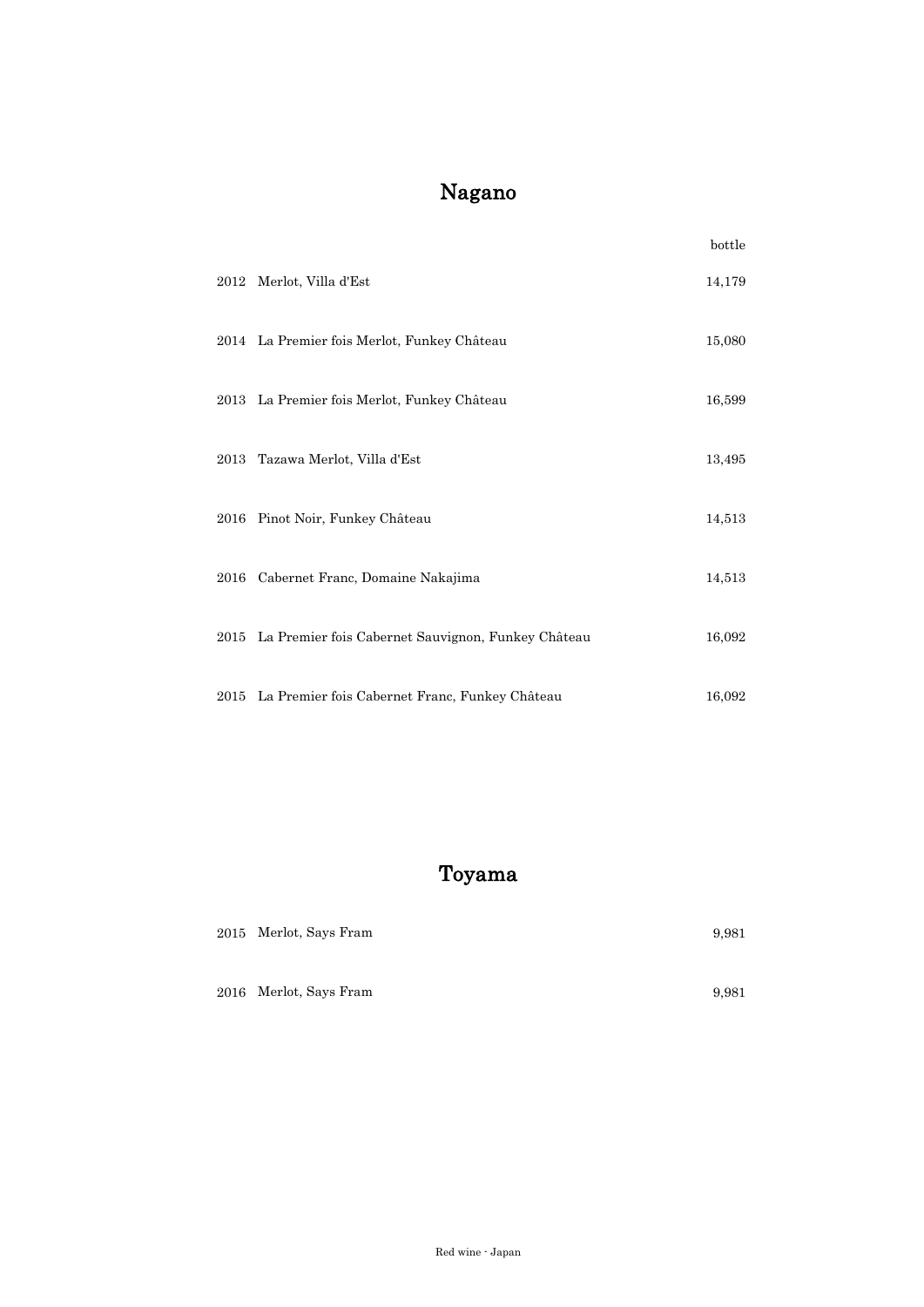#### Nigata

|                                                | bottle |
|------------------------------------------------|--------|
| 2015 Sable, Cave d'Ochi                        | 12.574 |
|                                                |        |
| 2014 Cabernet Franc L'agréable Poison, Fermier | 14,583 |

#### Osaka

| NV   | Merlot, Nakamura Winekoubo                   | 7,944  |
|------|----------------------------------------------|--------|
| 2016 | Tabi no tochu Part.2, Nakamura Winekoubo     | 14,259 |
| 2010 | Merlot, Nakamura Winekoubo                   | 16,500 |
| NV   | 30th Anniversary "Ganko", Nakamura Winekoubo | 17,112 |
| 2002 | Cabernet Sauvignon, Nakamura Winekoubo       | 18,537 |
| 2014 | Platinum Ganko, Nakamura Winekoubo           | 25,463 |

#### Kyoto

| 2012 Tannat, Tamba Winery     | 12.019 |
|-------------------------------|--------|
|                               |        |
| 2015 Pinot Noir, Tamba Winery | 12.019 |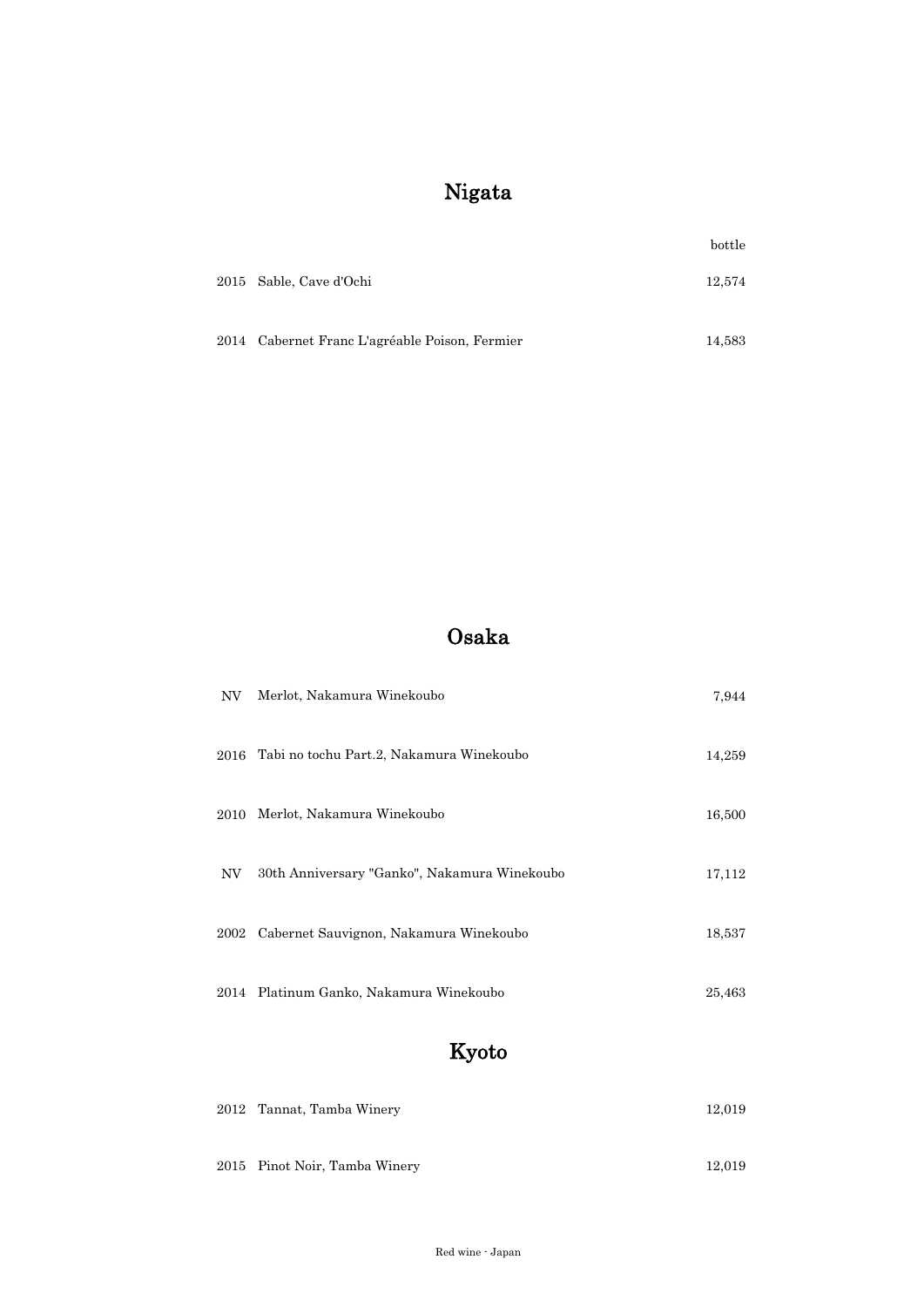#### Shimane

|      |                                  | bottle |
|------|----------------------------------|--------|
|      | 2014 Syoukoushi, Okuizumo Winery | 10,065 |
|      | 2012 Syoukoushi, Okuizumo Winery | 10,835 |
| 2009 | Syoukoushi, Okuizumo Winery      | 11,308 |

#### Miyazaki

|  |  | 2015 Private Reserve Syrah, Tsuno Winery | 7.944 |
|--|--|------------------------------------------|-------|
|--|--|------------------------------------------|-------|

#### Rosé Yamanashi

|  | 2011 Tsugane Rosato Merlot, Beau Paysage |  | 10.450 |
|--|------------------------------------------|--|--------|
|--|------------------------------------------|--|--------|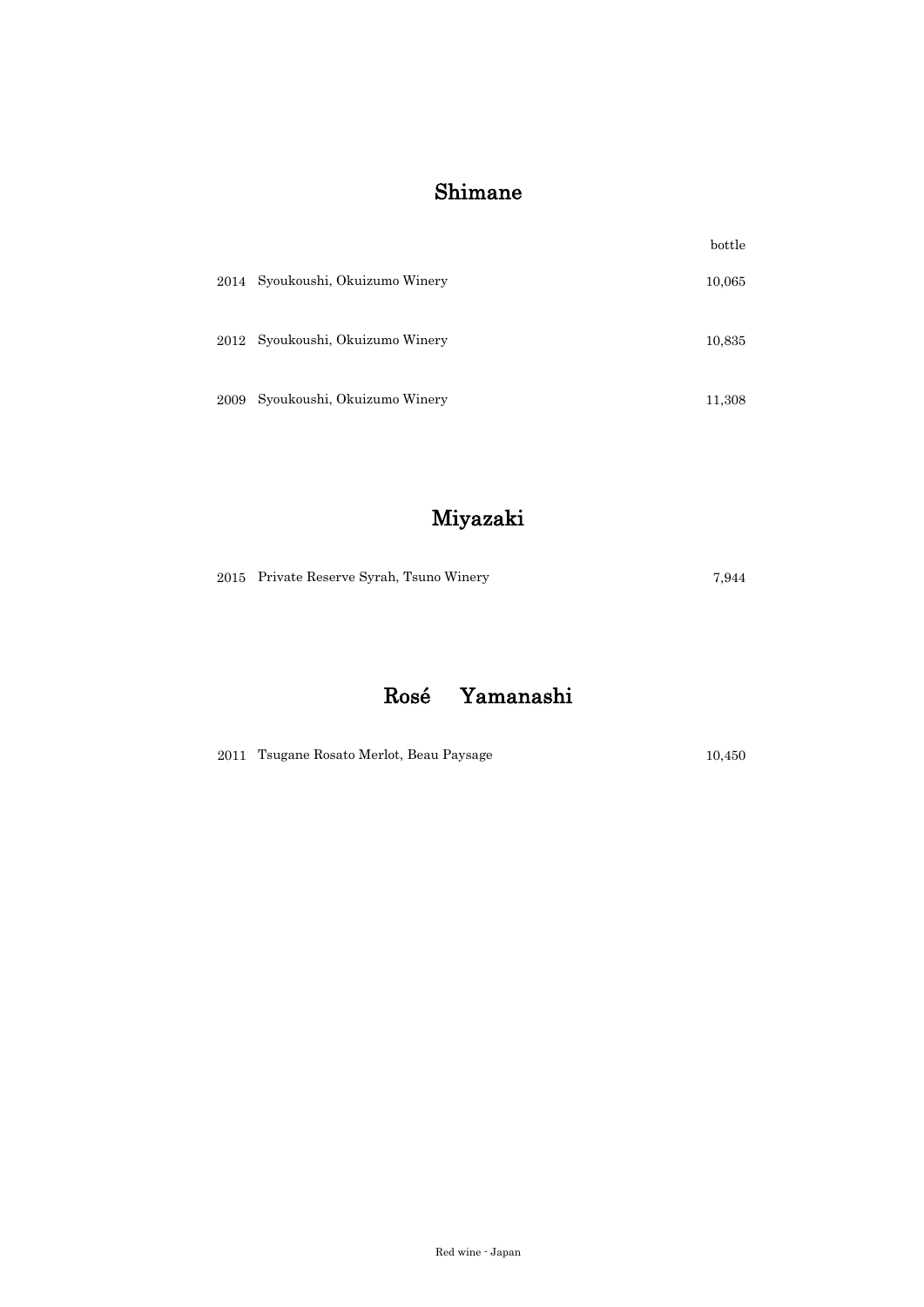#### Bourgogne

|      |                                                                  | bottle  |
|------|------------------------------------------------------------------|---------|
| 1999 | Gevrey-Chambertin 1er Cru "Lavaut St-Jacques", Domaine Denis Moi | 104,398 |
| 2011 | Charme-Chambertin, Domaine Perrot-Minot                          | 66,308  |
| 2011 | Charme-Chambertin, Domaine Bernard Dugat-Py                      | 75,371  |
|      | 2011 Latricieres-Chambertin, Simon Bize                          | 49,907  |
| 2013 | Griotte-Chambertin, Domaine Fourrier                             | 230,000 |
| 2009 | Mazis-Chambertin, Domaine Fourrier                               | 112,200 |
| 2012 | Chambertin, Domaine David Duband                                 | 85,800  |
| 2006 | Chambertin Clos de Beze, Lucien le Moine                         | 102,000 |
| 2011 | Musigny, Domaine Comte Georges de Vogüé                          | 240,900 |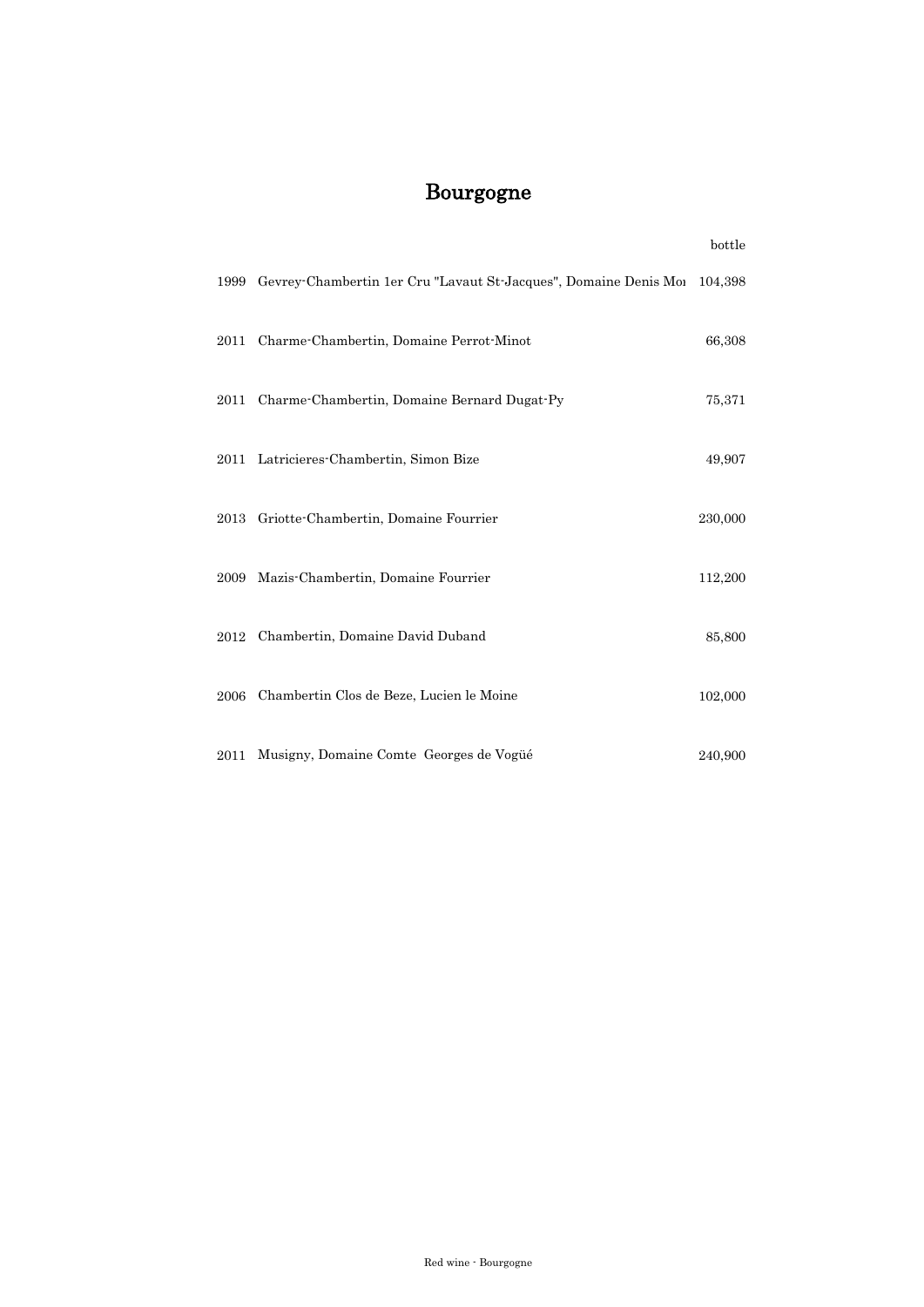| 2009 | Clos de la Roche, Olivier Bernstein                               | 120,450 |
|------|-------------------------------------------------------------------|---------|
| 2003 | Echezeaux, Vincent Girardin                                       | 56,100  |
|      | 2012 Echezeaux, Domaine David Duband                              | 67,980  |
|      | 2010 Vosne-Romanee Genaivrieres, Domaine Jacques Cacheux          | 21,388  |
| 2012 | Nuits-Saint-Georges 1 er Cru "La Richemone", Domaine Perrot-Minot | 3.950   |

bottle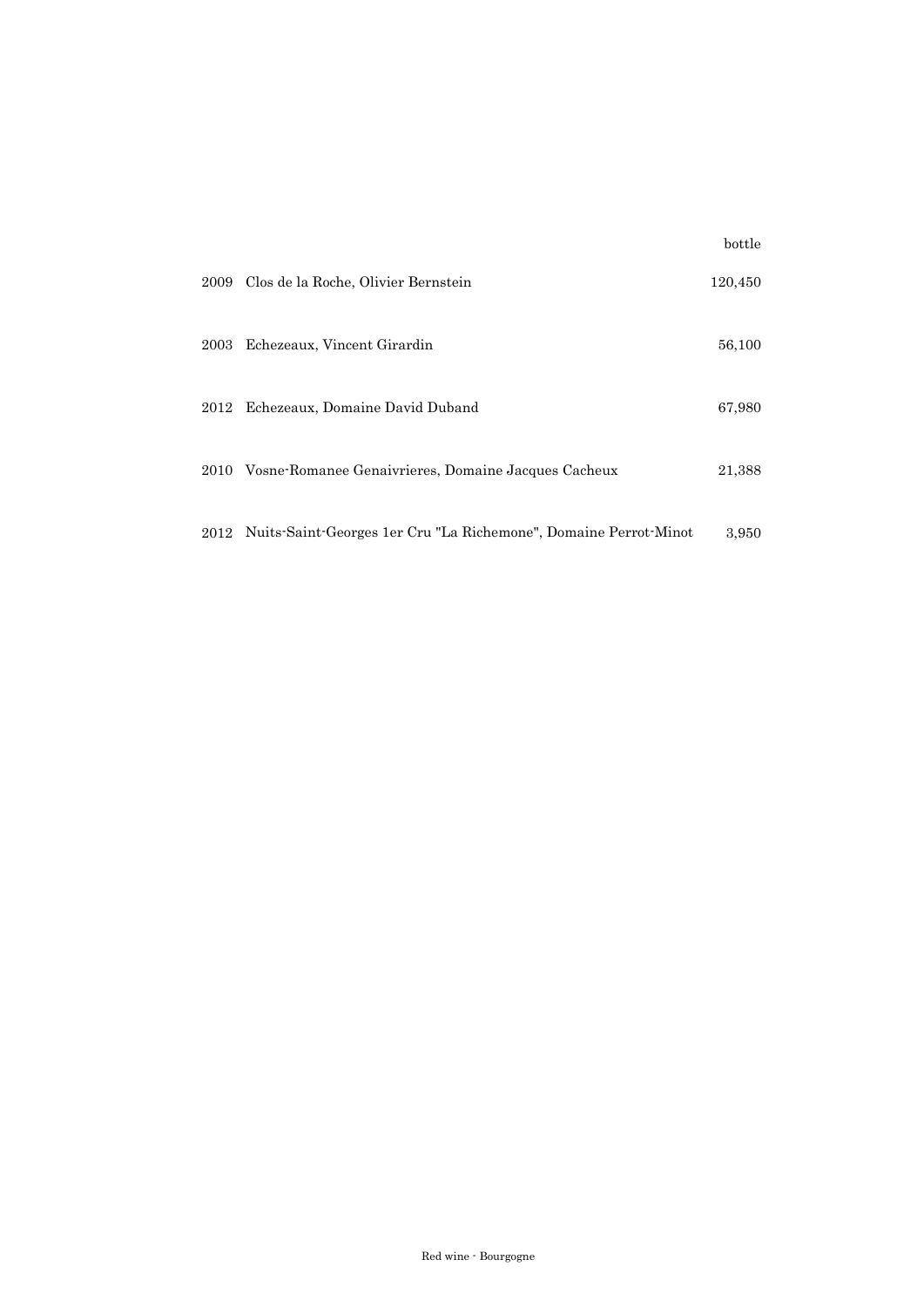#### Loire

|      |                                               | bottle |
|------|-----------------------------------------------|--------|
|      | 2015 Nacarat, Les Cailloux du Paradis         | 8,555  |
| 2003 | Pinot Noir, Benoit Daridan                    | 11,000 |
| 2011 | Saumur, Domaine Guiberteau                    | 11,152 |
| 2013 | Saumur-Champigny Le Clos, Clos Rougeard       | 40,000 |
|      | 2013 Saumur-Champigny Le Bourg, Clos Rougeard | 68,000 |

#### Alsace

bottle

2014 32,780 Alsace Pinot Noir Le Chant des Oiseaux, Gérard Schueller et Fils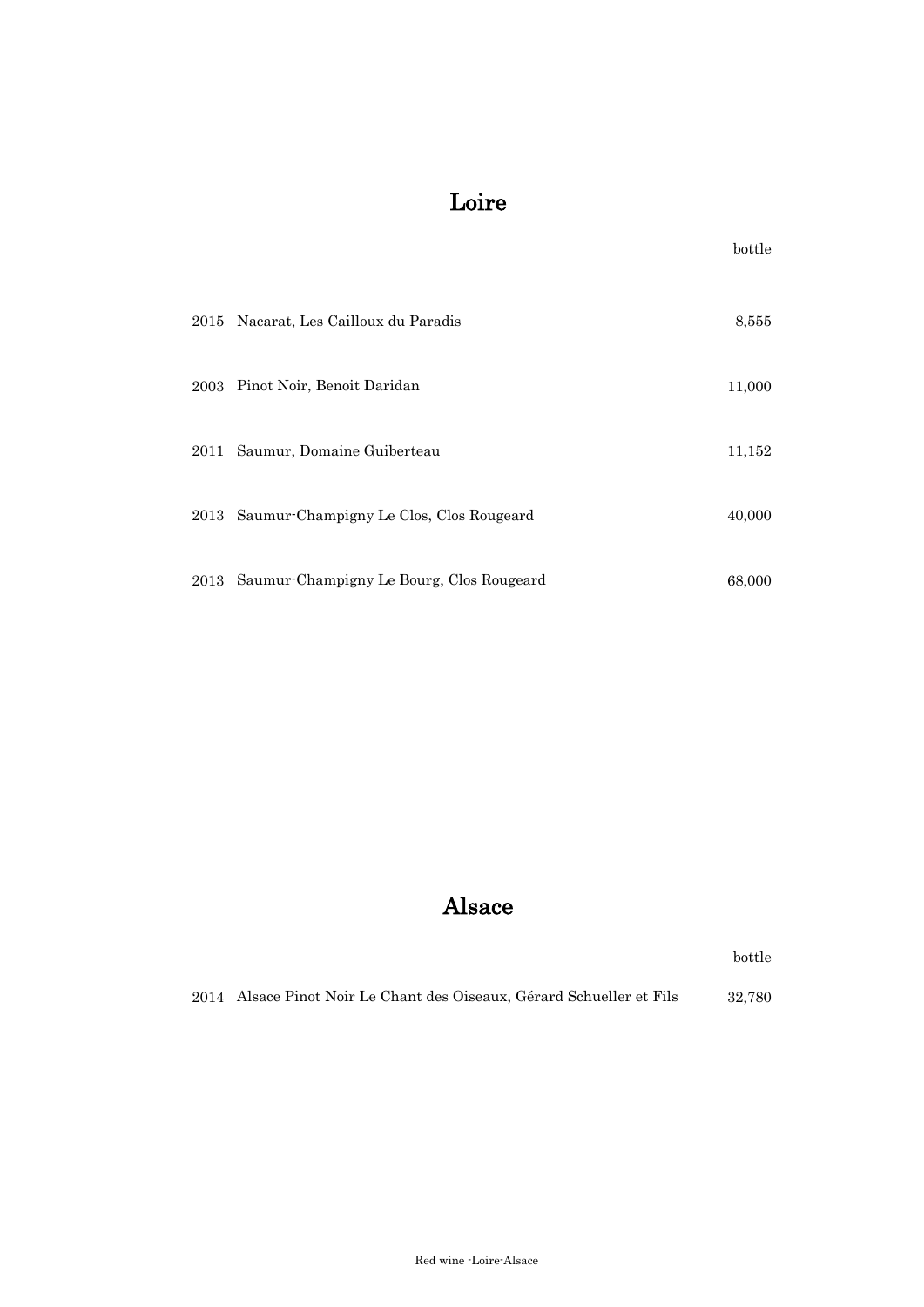#### Côtes du Rhône

|      |                                                        | bottle |
|------|--------------------------------------------------------|--------|
| 2017 | Côte Rôtie, Mathilde et Yves Gangloff                  | 30,000 |
| 2018 | Côte Rôtie Barbarine, Mathilde et Yves Gangloff        | 34,950 |
| 2017 | Côte Rôtie La Sereine Noire, Mathilde et Yves Gangloff | 39,800 |
| 2015 | Côte Rôtie Roziers, Mathilde et Yves Gangloff          | 57,200 |

#### Languedoc-Roussillon

bottle

2005 Muntada Côtes du Roussillon Villages, Domaine Gauby 19,250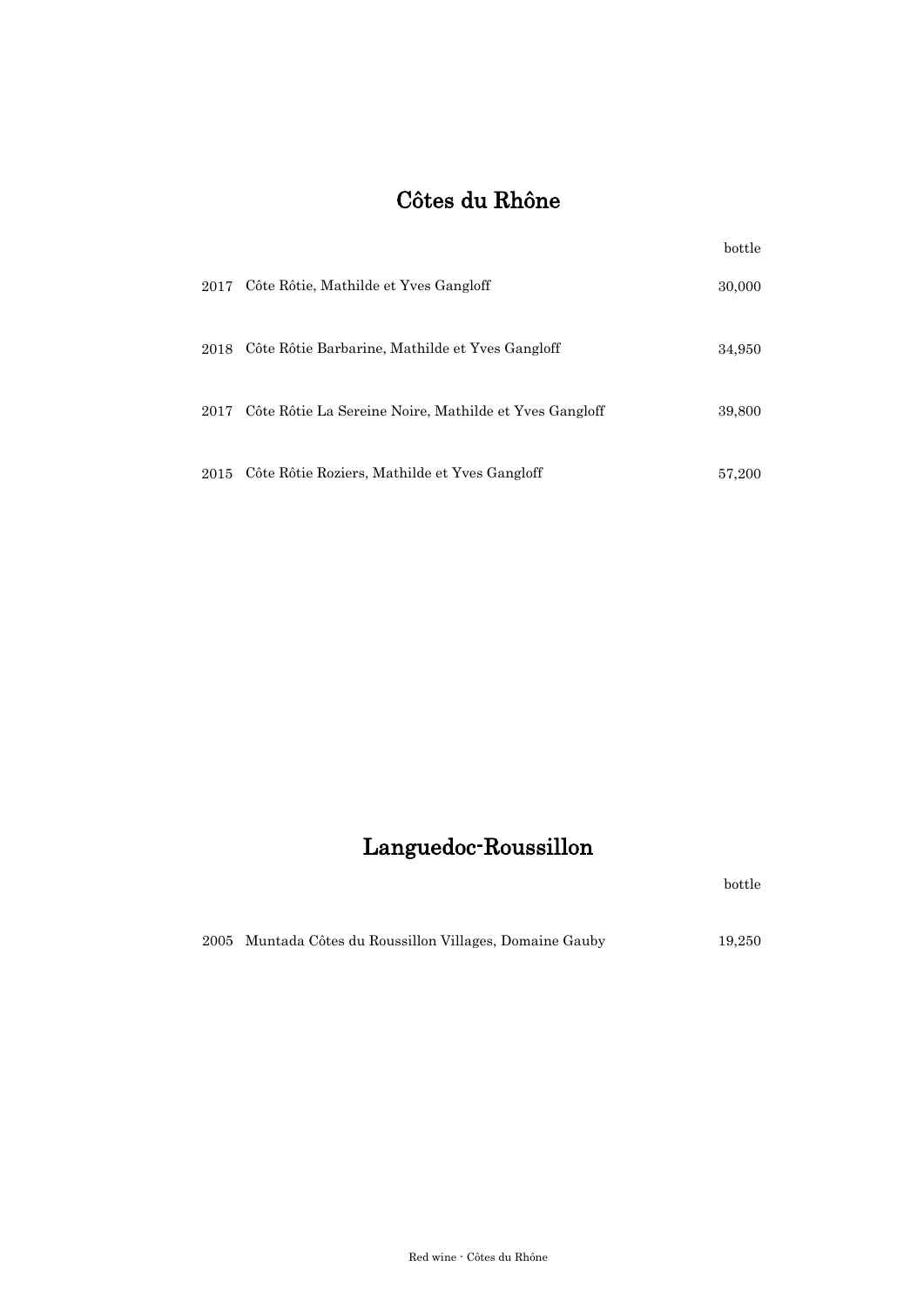#### Bordeaux

|          |                                                       | bottle  |
|----------|-------------------------------------------------------|---------|
| 1996     | Château Mouton-Rothschild                             | 218,075 |
| $2005\,$ | Château Lafite-Rothschild                             | 338,800 |
|          | 1998 Château Palmer                                   | 86,570  |
| 2005     | Château Palmer                                        | 108,075 |
|          | Historical XIXth Century Blend L20.16, Château Palmer | 120,780 |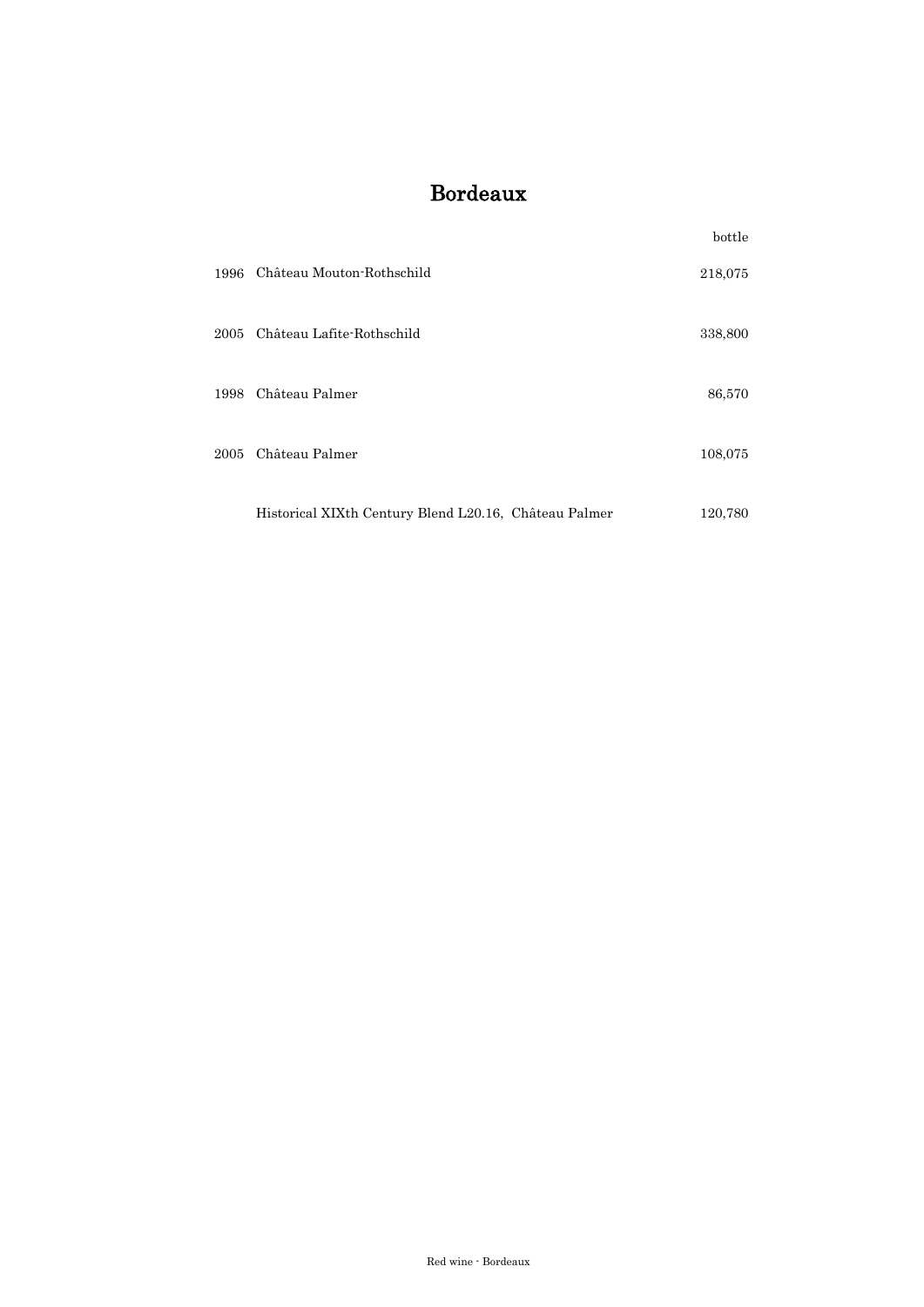#### New Zealand

|                         | bottle |
|-------------------------|--------|
| 2016 Syrah, Kusuda      | 23,199 |
| 2017 Pinot Noir, Kusuda | 27,555 |

#### Champagne

bottle

| 2009 Benoit Lahayer, Coteaux Champenois Rouge  | 12.960 |
|------------------------------------------------|--------|
| 2009 Bereche et Fils, Coteaux Champenois Rouge | 28,700 |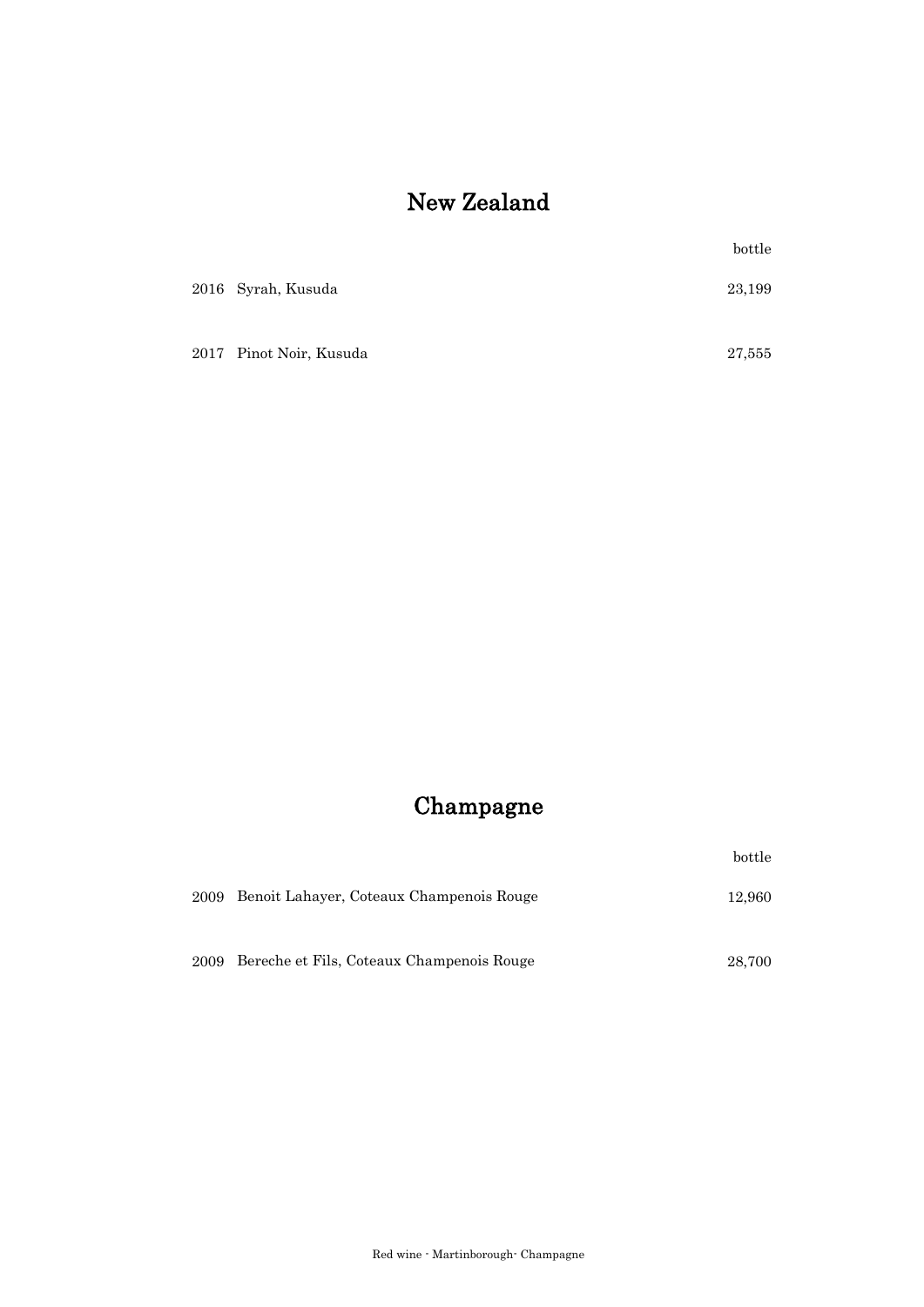#### Half Bottle

#### Champagne

| Moët & Chandon, Brut Impérial | 7.181 |
|-------------------------------|-------|
|                               |       |
|                               |       |

bottle

Guy Charlemagne, Grand Cru "Mesnil-sur-Oger "Blanc de Blancs 8,250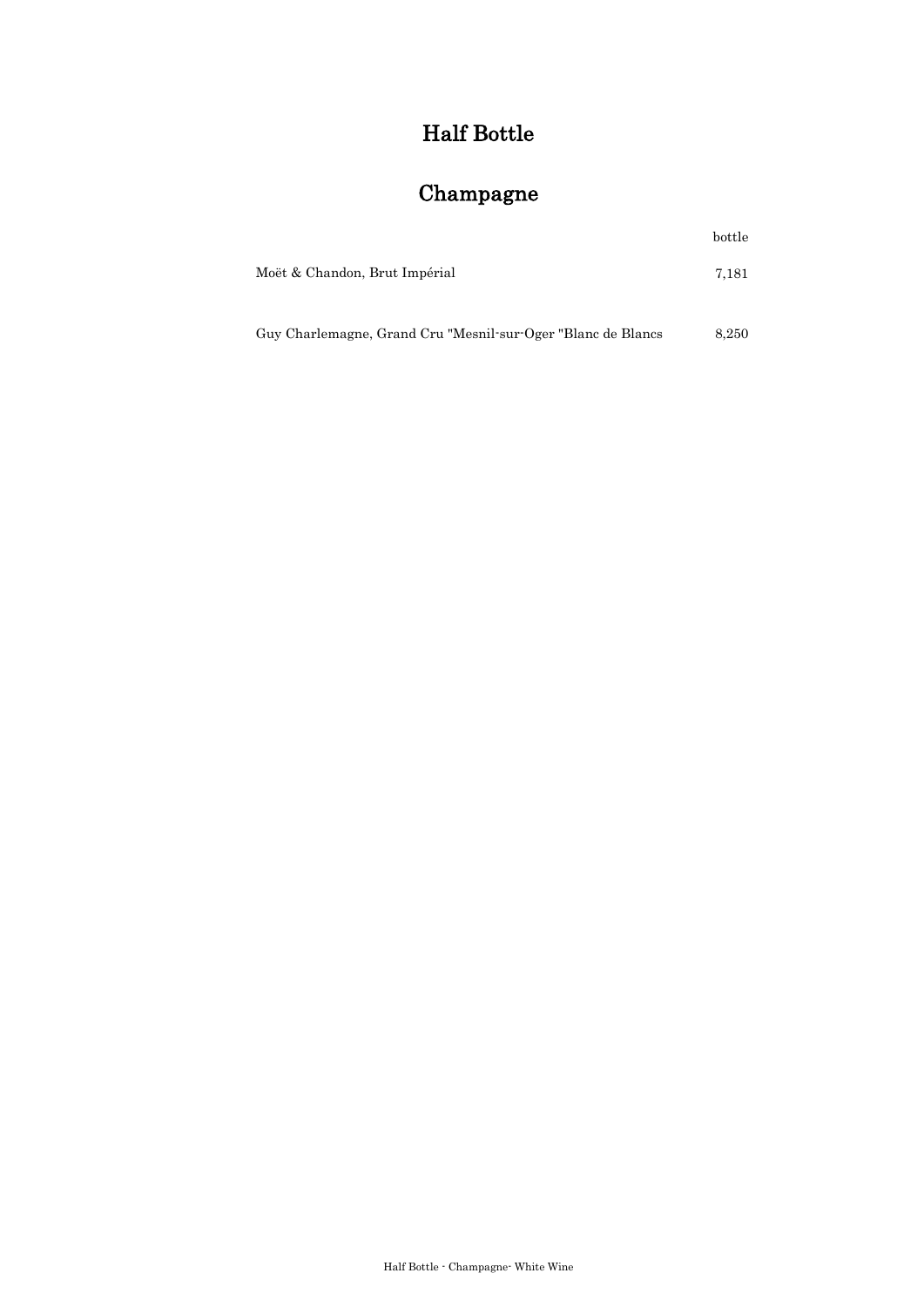# HAJIME

 HAJIME YONEDA

#### pairing alcohol drink course

| river                        | 2020 Aramasa sake brewery<br>Amaneko                                                |
|------------------------------|-------------------------------------------------------------------------------------|
|                              | Sake produced from white malt and has particular sour taste.                        |
|                              | The clean sour taste enhances the taste of ingredients.                             |
| planet earth                 | Fronholz Riesling 2019 Domaine Ostertag                                             |
|                              | A white wine produced by a young wine maker in Alsace.                              |
|                              | Feel the taste of rich mineral expressing the terroir.                              |
| flow                         | Kyomatoi Junmai Daiginjō Toyosawa Honten                                            |
|                              | Junmai Daiginjō fermented with famous underground spring water, "SHIRAGIKUSUI"      |
|                              | in Kyoto. Its pure taste is clear like a limpid stream flowing into the ocean.      |
| relation                     | La Clarte de Haut Brion 2017                                                        |
|                              | A white wine produced from Bordeaux, France.                                        |
|                              | Enjoy the excellent balance of citrus flavor and taste.                             |
| destruction and assimilation | TsukigaseUmeGensyu Yagi Brewery                                                     |
|                              | A plum wine produced by sake brewery in Nara. Feel heavy taste of plum producing by |
|                              | no hydrolyze. Enjoy the thickness taste by collaboration with foie gras.            |
| mother earth                 | Cabernet Franc 2019 Fermier                                                         |
|                              | Red wine made from the winery in Niigata.                                           |
|                              | Feel its elegant taste and aftertaste produced from sandy soil.                     |
| sky                          | Bonnes-Mares 2014 Domaine Philippe Charlopin Parizot                                |
|                              | A Grand Cru wine in Bourgogne.                                                      |
|                              | Please enjoy the gorgeous flavor and rich taste.                                    |
| field                        | Kimoto Junmai Daiginjo Shoka<br>Daishichi Sake Brewering                            |
|                              | Sake produced by the traditional method of the brewing sake, "Kimoto".              |
|                              | We will serve this with $36.3^{\circ}\text{C}$ which is the best temperature of it. |
| love                         | FRV100 Domaine des Terres Dorees                                                    |
|                              | Enjoy the collaboration with the taste of lovely red fruit and the dessert, "love". |